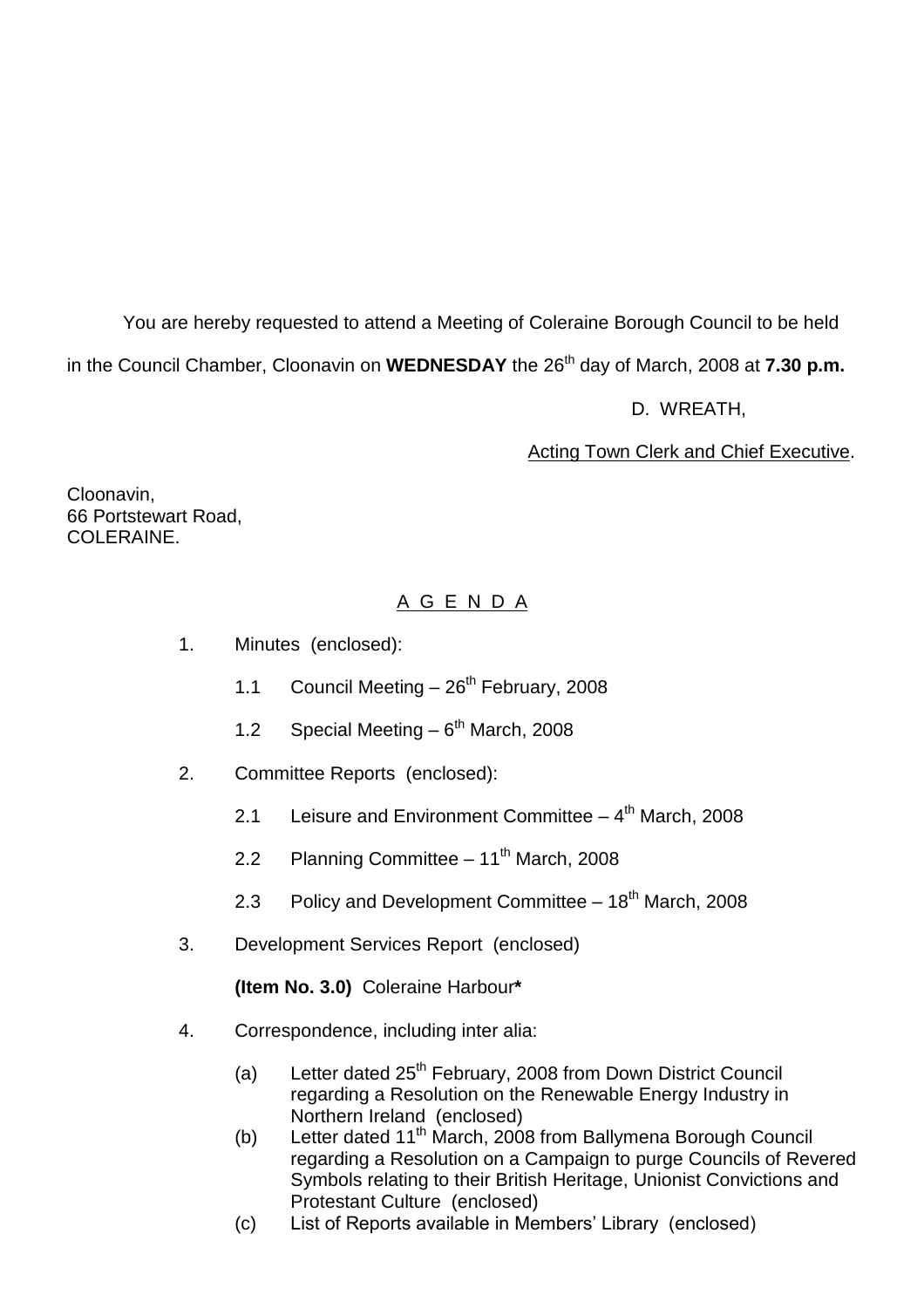- 5. Consultation List (enclosed)
- 6. Documents for Sealing

# **Enclosed for Information:**

- (1) Minutes of the Northern Health and Social Services Council dated 6<sup>th</sup> February, 2008
- (2) Special Council Briefing Reports:
	- (i) Coleraine Disability Forum  $-19^{th}$  February, 2008
	- (ii) Environment and Heritage Service Craigmore Refuse Disposal Site –26th February, 2008
	- (iii) Northern Eastern Education and Library Board Youth Service and Twelfth Festival 2008 – 4<sup>th</sup> March, 2008
- \* Recommended for consideration "In Committee".

To: Each Member of Council. 2008. 21st March, 2008.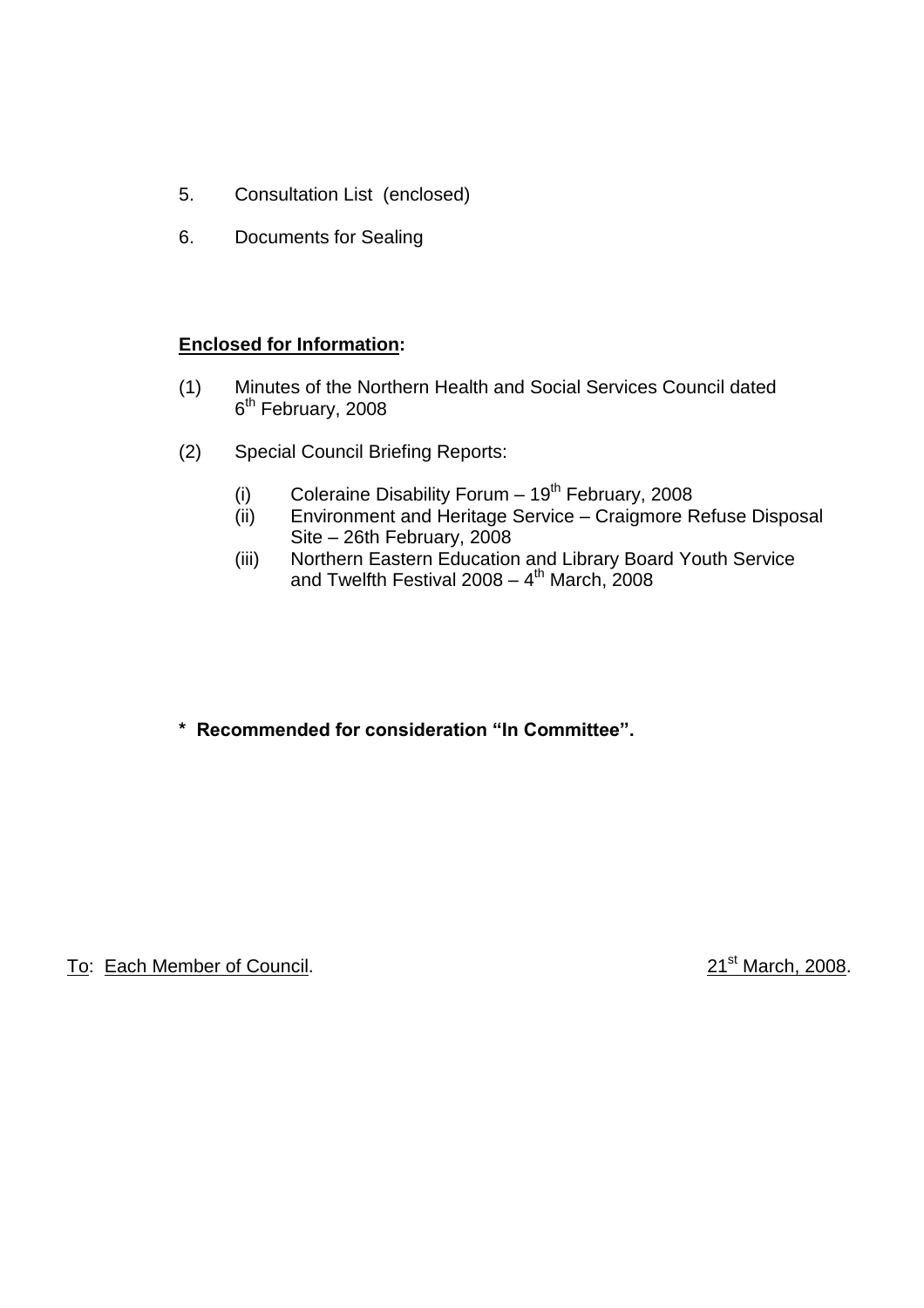#### **COUNCIL MEETING**

Minutes of proceedings of Coleraine Borough Council held in the Council Chamber, Cloonavin, on Tuesday, 26<sup>th</sup> February, 2008.

| <b>Convened:</b> | As per Notice attached |
|------------------|------------------------|
|------------------|------------------------|

The Mayor, Councillor J. M. Bradley, in the Chair

The Deputy Mayor, Councillor E. A. Johnston (Mrs.)

### **Aldermen**

D. McClarty W. J. McClure

W. T. Creelman M. T. Hickey (Mrs.)

# **Councillors**

| D. D. Barbour         | W. A. King        |
|-----------------------|-------------------|
| O. M. Church (Mrs.)   | <b>B.</b> Leonard |
| J. J. Dallat          | G. L. McLaughlin  |
| T. J. Deans           | R. A. McPherson   |
| E. P. Fielding (Mrs.) | A. McQuillan      |
| <b>B.</b> Fitzpatrick |                   |

| W. A. King        |
|-------------------|
| <b>B.</b> Leonard |
| G. L. McLaughlin  |
| R. A. McPherson   |
| A. McQuillan      |

| <b>Officers in</b><br>Attendance: | Acting Town Clerk and Chief Executive, Director of<br>Corporate Services, Director of Environmental Health,<br><b>Head of Development Services, Leisure Services</b><br>Officer (Facilities), Senior Technical Officer and<br><b>Administrative Assistant</b> |
|-----------------------------------|---------------------------------------------------------------------------------------------------------------------------------------------------------------------------------------------------------------------------------------------------------------|
| Apologies:                        | Alderman Mrs. Black, Councillors Ms. Alexander,<br>Cole, Gilkinson and Hillis                                                                                                                                                                                 |

# **1.0 MINUTES**

The Minutes of the Council Meeting of 22<sup>nd</sup> January, 2008 and Special Meetings of 29<sup>th</sup> January, 2008 and 31st January, 2008 were confirmed and signed.

#### **2.0 COMMITTEE REPORTS**

| 2.1 | Leisure and Environment<br>Committee       | The Chairman, Councillor McPherson, moved<br>the adoption of the Leisure and Environment<br>Committee Report; this was duly seconded by<br>Councillor Fitzpatrick and agreed.   |
|-----|--------------------------------------------|---------------------------------------------------------------------------------------------------------------------------------------------------------------------------------|
| 2.2 | <b>Planning Committee</b>                  | The Chairman, Alderman McClure, moved the<br>adoption of the Planning Committee Report; this<br>was duly seconded by Councillor Fitzpatrick and<br>agreed.                      |
| 2.3 | <b>Policy and Development</b><br>Committee | The Vice Chairman, Councillor Mrs. Johnston,<br>moved the adoption of the Policy and<br>Development Committee Report; this was duly<br>seconded by Alderman McClure and agreed. |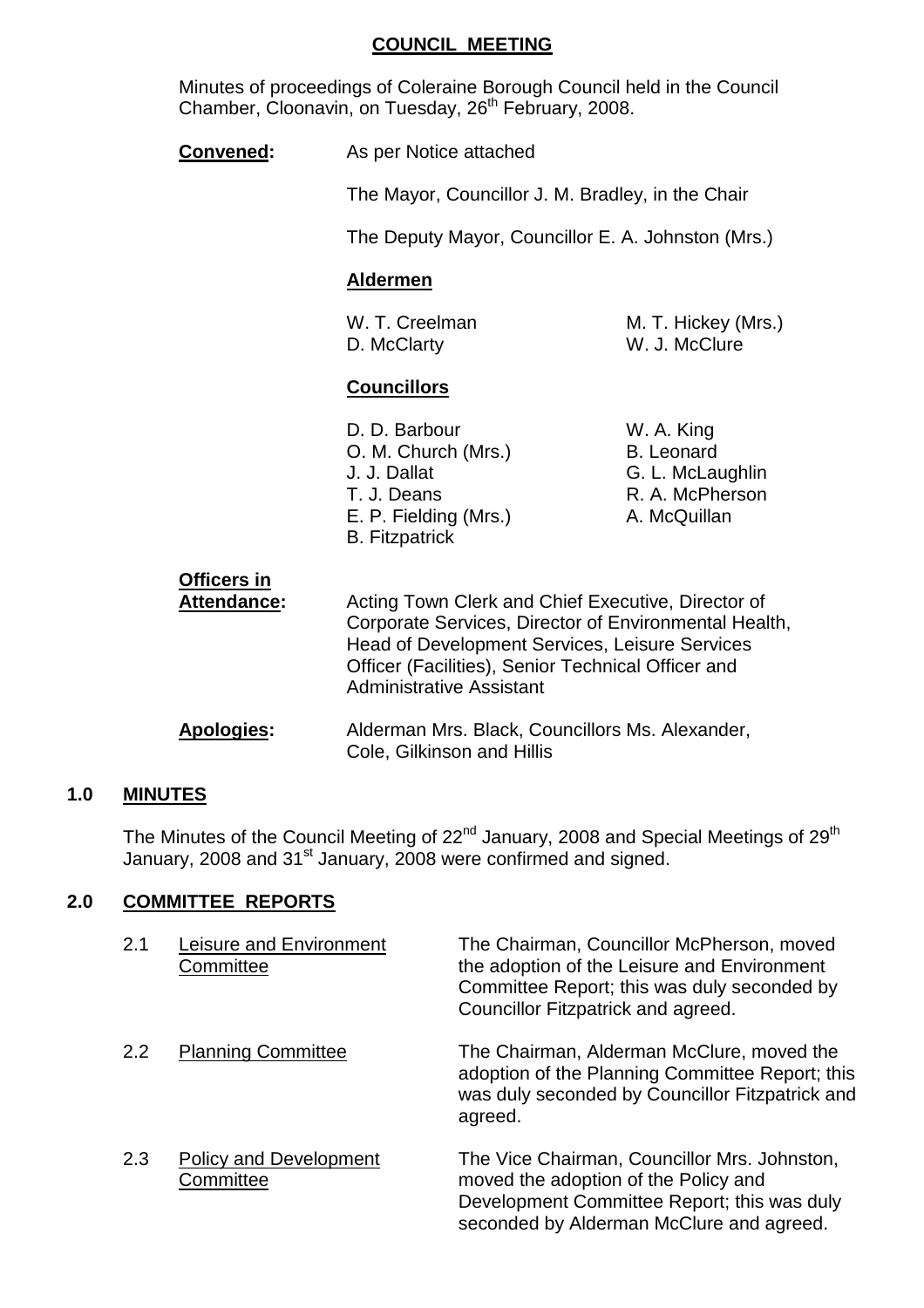# **3.0 DEVELOPMENT SERVICES REPORT**

Consideration was given to the Head of Development Services' Report regarding nominations to the North East Rural Development Group and the Peace III Steering Group (previously supplied).

| 3.1 | <b>North East Rural Development</b><br>Group - Nominations | With regard to the establishment of the Joint<br>Committee and Local Action Group it was noted<br>that the same members should not be<br>nominated to both groups. |
|-----|------------------------------------------------------------|--------------------------------------------------------------------------------------------------------------------------------------------------------------------|
|     | <b>Local Action Group</b><br>3.1.1<br>(2 members)          | It was proposed by Councillor Leonard and<br>seconded by Councillor Dallat:                                                                                        |
|     |                                                            | That Council nominate a<br>representative from each political<br>party so that Coleraine Borough<br>Council's community nature be<br>reflected on the two groups.  |
|     |                                                            | On being put to the Meeting the proposal was<br>lost, five members voting in favour and eleven<br>members voting against.                                          |
|     |                                                            | The following members were proposed for<br>nomination to the Local Action Group:                                                                                   |
|     |                                                            | Councillor King – proposed by Councillor<br>McPherson and seconded by Alderman<br>McClarty;                                                                        |
|     |                                                            | Councillor Leonard – proposed by Councillor<br>Fitzpatrick and seconded by Alderman Mrs.<br>Hickey;                                                                |
|     |                                                            | Councillor Gilkinson – proposed by Councillor<br>McQuillan and seconded by Councillor Mrs.<br>Fielding;                                                            |
|     |                                                            | Alderman Creelman – proposed by Councillor<br>Deans and seconded by Alderman McClure;                                                                              |
|     |                                                            | Alderman Mrs. Hickey – proposed by Councillor<br>Dallat and seconded by Councillor McLaughlin;                                                                     |
|     |                                                            | Councillor Fitzpatrick – proposed by Alderman<br>Mrs. Hickey and seconded by Councillor<br>McLaughlin.                                                             |
|     |                                                            | On a paper vote the above members received<br>the following votes:                                                                                                 |
|     |                                                            | Alderman Creelman<br>3<br><b>Councillor Fitzpatrick</b><br>4<br>8<br><b>Councillor Gilkinson</b><br>3<br>Alderman Mrs. Hickey<br>11<br><b>Councillor King</b>      |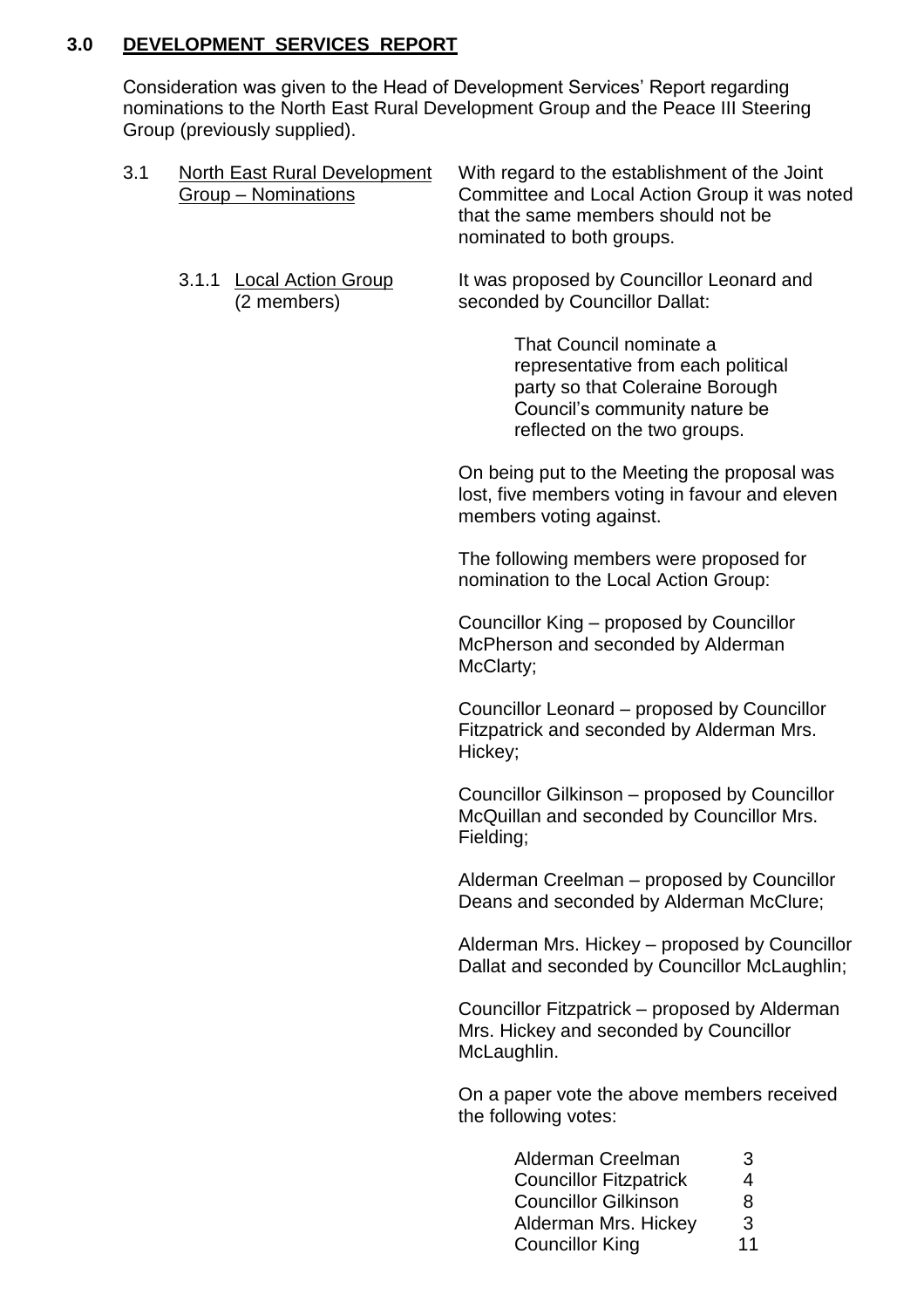Councillors Gilkinson and King were, therefore, nominated.

3.1.2 Joint Committee The following members were proposed for (3 members) nomination to the Joint Committee:

> Alderman Creelman – proposed by Councillor McQuillan and seconded by Alderman McClure;

Councillor Mrs. Church – proposed by the Deputy Mayor and seconded by Alderman McClarty;

Alderman Mrs. Hickey - proposed by Councillor Dallat and seconded by Councillor Leonard;

Councillor Leonard – proposed by Councillor Fitzpatrick and seconded by Alderman Mrs. Hickey;

Councillor Fitzpatrick – proposed by Alderman Mrs. Hickey and seconded by Councillor McLaughlin.

On a paper vote the above members received the following votes:

| <b>Councillor Mrs. Church</b> | 12            |
|-------------------------------|---------------|
| Alderman Creelman             | 9             |
| <b>Councillor Fitzpatrick</b> | 8             |
| Alderman Mrs. Hickey          | $\mathcal{I}$ |
| <b>Councillor Leonard</b>     | 4             |

Alderman Creelman and Councillors Mrs. Church and Fitzpatrick were, therefore, nominated.

Councillor Leonard asked to be recorded as having commented 'that the vote taken to-night was a disgrace'.

3.2 Peace III Steering Group The following members were proposed for (2 members) nomination to the Peace III Steering Group:

> Councillor Barbour – proposed by Councillor McPherson and seconded by Councillor King;

Alderman Creelman – proposed by Councillor McQuillan and seconded by Alderman McClure;

Councillor McLaughlin – proposed by Councillor Fitzpatrick and seconded by Councillor Dallat; This proposal was subsequently withdrawn.

As an amendment it was proposed by the Mayor and seconded by Alderman McClarty: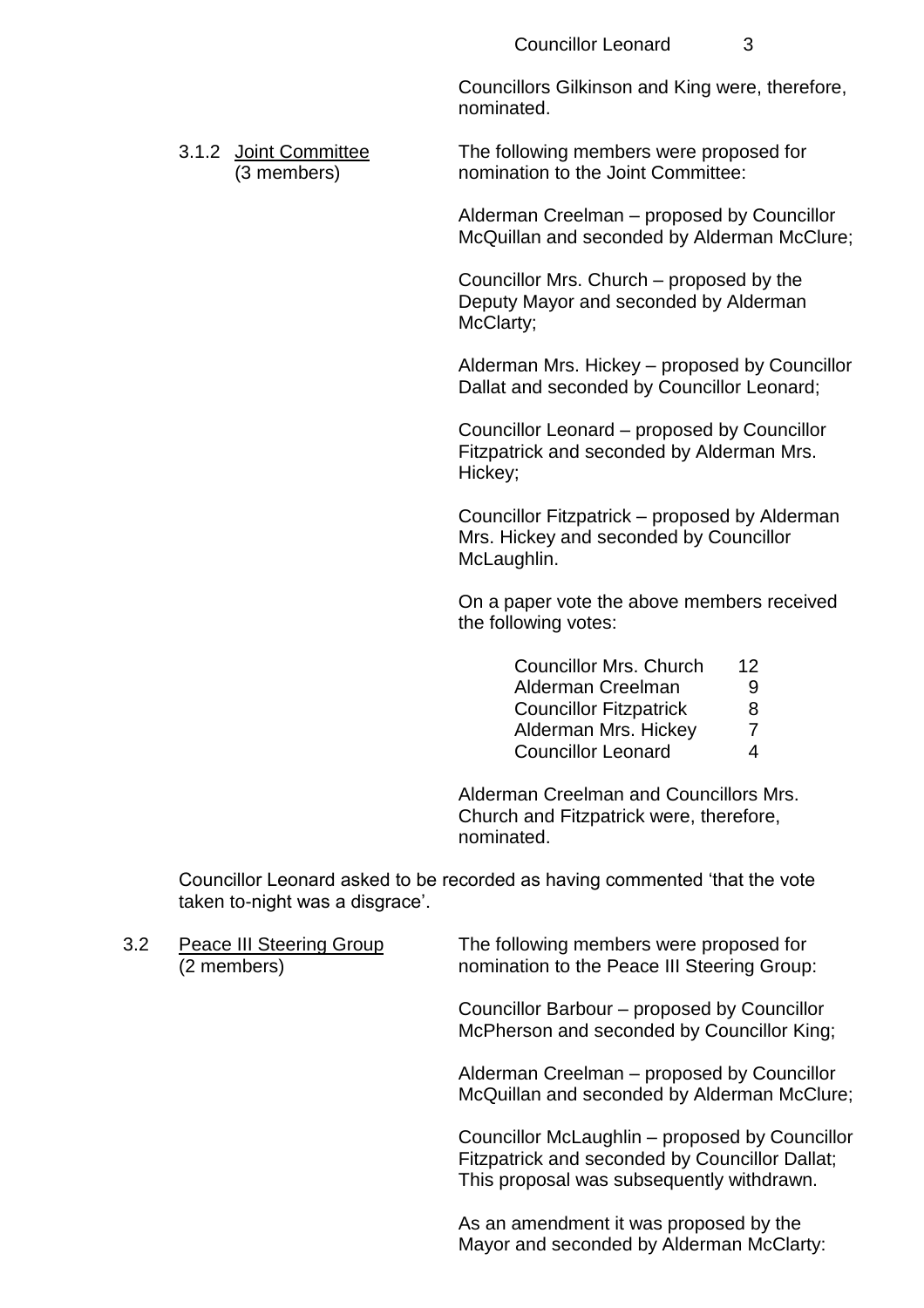That, as serving members of the Community Safety Partnership, Alderman Mrs. Hickey and Councillor Barbour be nominated.

On being put to the Meeting the amendment was carried, ten members voting in favour and three members voting against.

Alderman Mrs. Hickey and Councillor Barbour were, therefore, nominated.

# **4.0 TRUST PORTS REVIEW**

The Acting Town Clerk and Chief Executive reported that a meeting had been arranged with Mr. C. Murphy, DRD Minister, on Wednesday, 2<sup>nd</sup> April, 2008 in Belfast.

It was noted that a Position Paper would be prepared and presented to Council for consideration in preparation for the meeting.

# **5.0 BALLYMENA BOROUGH COUNCIL**

Consideration was given to letter dated  $7<sup>th</sup>$  February, 2008 from Ballymena Borough Council (previously supplied) seeking Council's support for the undernoted Resolution:

"That Ballymena Borough Council unequivocally opposes the suggestion, attributed to the Consultative Group on the Past, that amnesty may be considered for members of paramilitaries responsible for the vilest atrocities. In even contemplating this action the Consultative Group displays gross insensitivity towards the Victims, violates the legal system and legitimises terrorism".

It was proposed by Councillor Deans, seconded by Councillor Mrs. Fielding and agreed:

That Council support the Resolution.

# **6.0 DOCUMENTS TABLED**

- a. Groundwork Northern Ireland Stomping Ground Issue 01
- b. European Parliament Brochures
	- i) What are my rights as an EU citizen?
	- ii) Opportunities and resources for young people in the EU
	- iii) What does the UK Office of the European Parliament do?
- c. NEELB Education News January 2008 No. 117
- d. Business in the Community –Northern Ireland Annual Review
- e. The Prince's Foundation for the Built Environment Annual Review 2007
- f. Advice –Quarterly Newsletter from Citizens Advice, Northern Ireland –Winter 2008
- g. Inform –The bimonthly newsletter of the Health Promotion Agency for Northern Ireland –February/March 2008
- h. Veterans World Issue 9 Winter 2008
- i. Save the Children around Northern Ireland  $-$  Issue 6 January 2008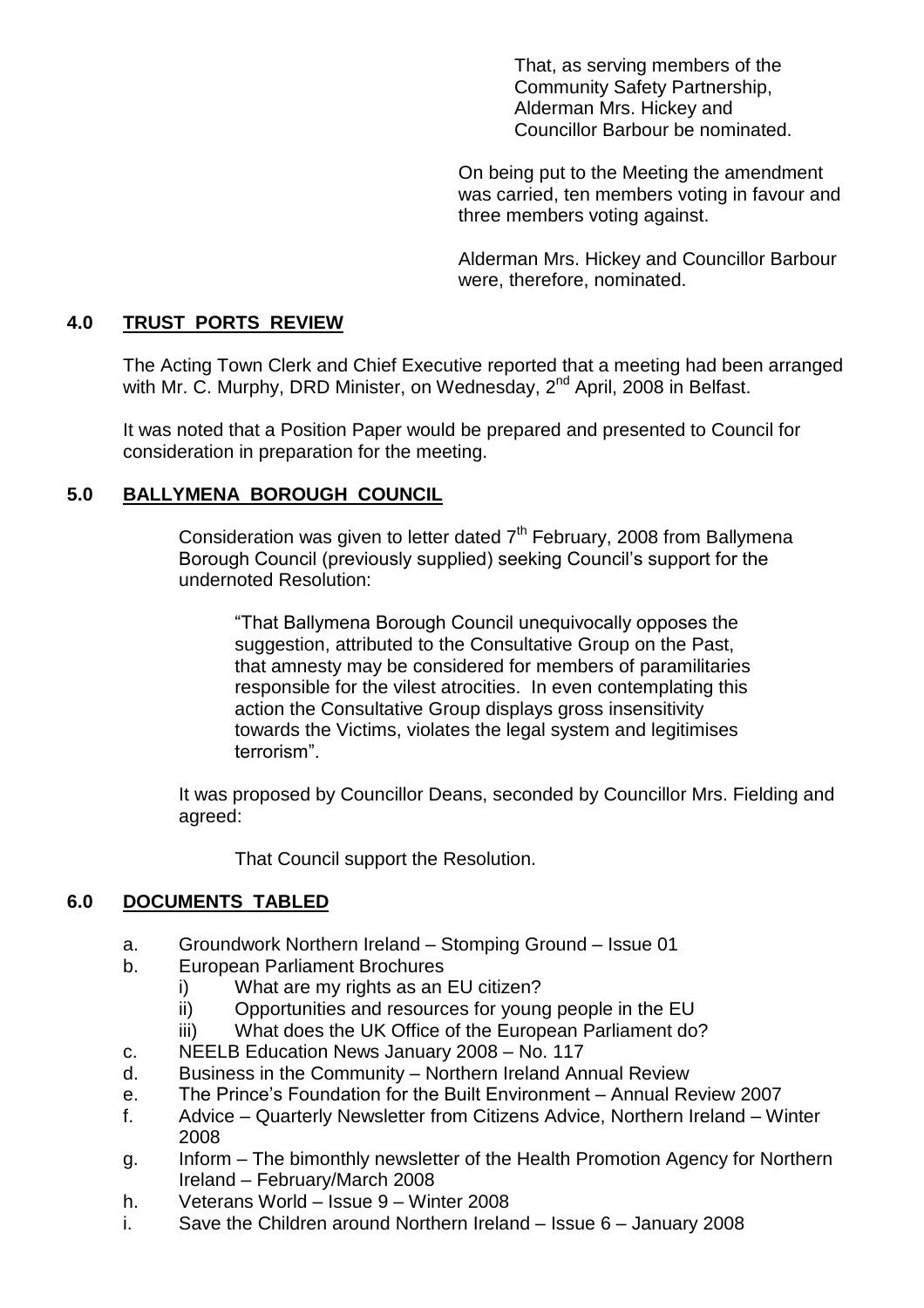- j. Department of Health, Social Services and Public Safety Northern Ireland Health and Social Care Inequalities Monitoring System – Second Update 2007
- k. Department for Social Development Inter-Departmental Group on Fuel Poverty Report 2007
- l. Independent Water Review Panel –Strand Two Report –Management, Governance and Delivery
- m. Ulster Business February 2008
- n. Northern Ireland Executive Building a Better Future Draft Equality Impact Assessment carried out at Strategic Level
- o. The Institute of Public Health in Ireland (IPH)
	- i) Partnerships : A Literature Review
	- ii) Partnerships : Community Involvement and Perceptions of Health **Inequalities**
	- iii) Partnerships : The Benefits
- p. The Consumer Council Getting through to Government A research report from the Consumer Council - December 2007
- q. The Regulation and Quality Improvement Authority –Annual Report and Accounts 1 April 2006 –31 March 2007
- r. Department of Health, Social Services and Public Safety Strategic Resources Framework –2007/2008
- s. Northern Ireland Museums Council
	- i) Survey of Museum Collections in Northern Ireland 2007
	- ii) Mapping Trends in Northern Ireland's Museums 2007
- t. Northern Ireland Policing Board –Police Service of Northern Ireland –Code of Ethics 2008
- u. CEA Education for Employability 2007 Best of Fest

# **7.0 CONSULTATION LIST**

The following consultation papers had been received and were available for members who wished to consider making a response:

1. Northern Ireland Housing Executive –Corporate and Business Plans 2008 –2011 Consultation

Comments due: 12 March 2008

2. University of Ulster – Department of Teaching and Learning – EQIA Consultation –Student Residential Accommodation Policy

Comments due: 28 March 2008

- 3. Department of Education –School Improvement Branch –Every School a Good School – Policy Paper for Consultation Comments due: 31 March 2008
- 4. Consultation on Draft Equality Impact Assessment of Proposals to Introduce Taser

Comments due: 11 April 2008

5. Department of Finance and Personnel – Departmental Solicitor's Office –The Draft Presumption of Death Bill (Northern Ireland) 2008

Comments due: 15 April 2008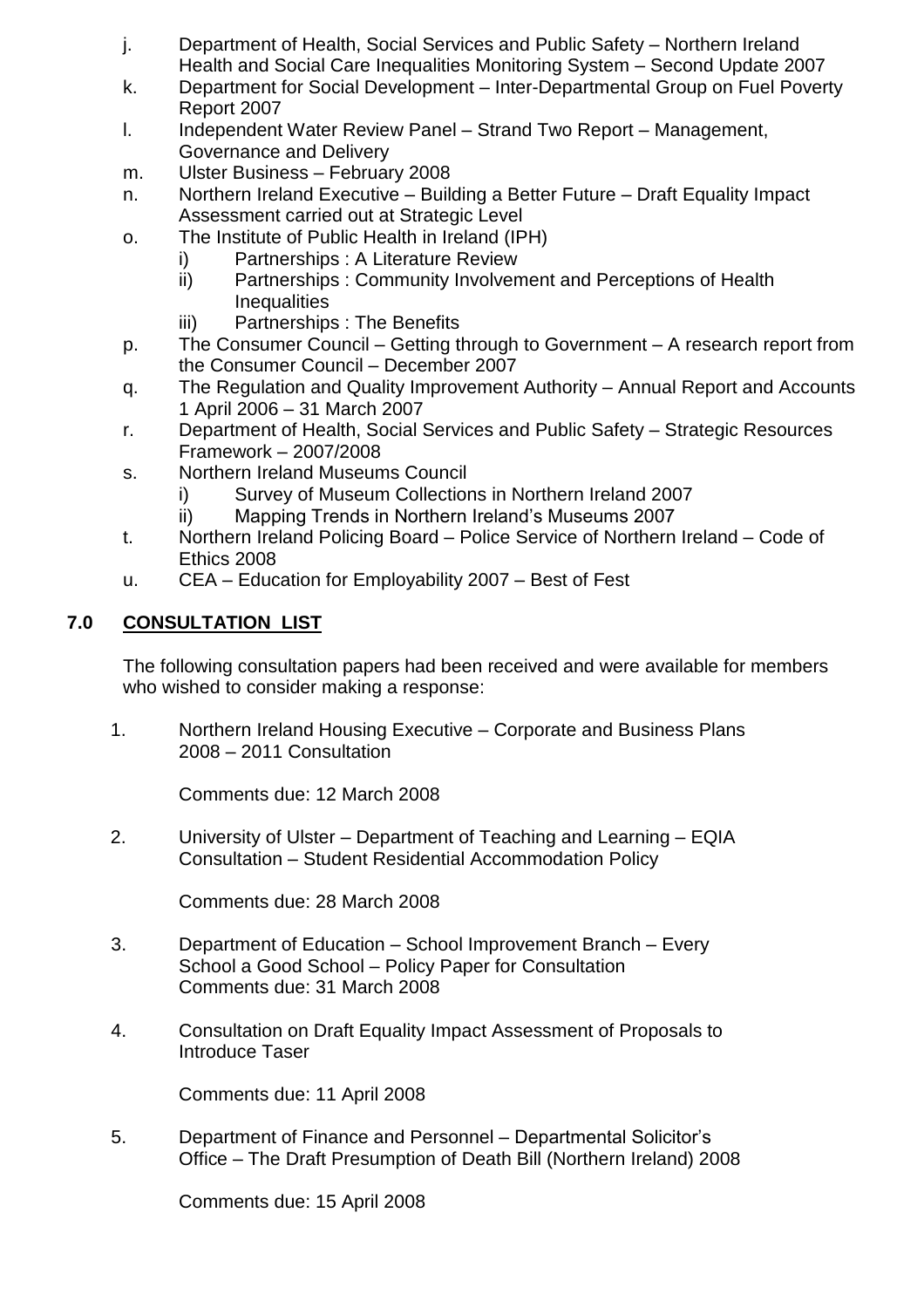6. Department of Enterprise, Trade and Investment –Consultative Document – Proposals for Equipment and Protective Systems intended for use in Potentially Explosive Atmospheres (Amendment) Regulations (Northern Ireland) 2008

Comments due: 2 May 2008

# **8.0 DOCUMENTS FOR SEALING**

Resolved:

That the following documents be sealed:

- 1. Lease Lease Roselick Civic Amenity Site Corbel Investments Ltd. and Coleraine Borough Council
- 2. Cemetery Titles Grant of Right of Burial Deeds Register Nos. 3388 - 3396 (inclusive):

| Agherton           | 1 |
|--------------------|---|
| <b>Ballywillan</b> | 2 |
| Coleraine          | 4 |
| Kilrea             |   |
| Portstewart        | 2 |

Advanced Deeds Register Nos. 0199 –0200 (inclusive):

| 1 |
|---|
|   |
| 1 |
|   |
|   |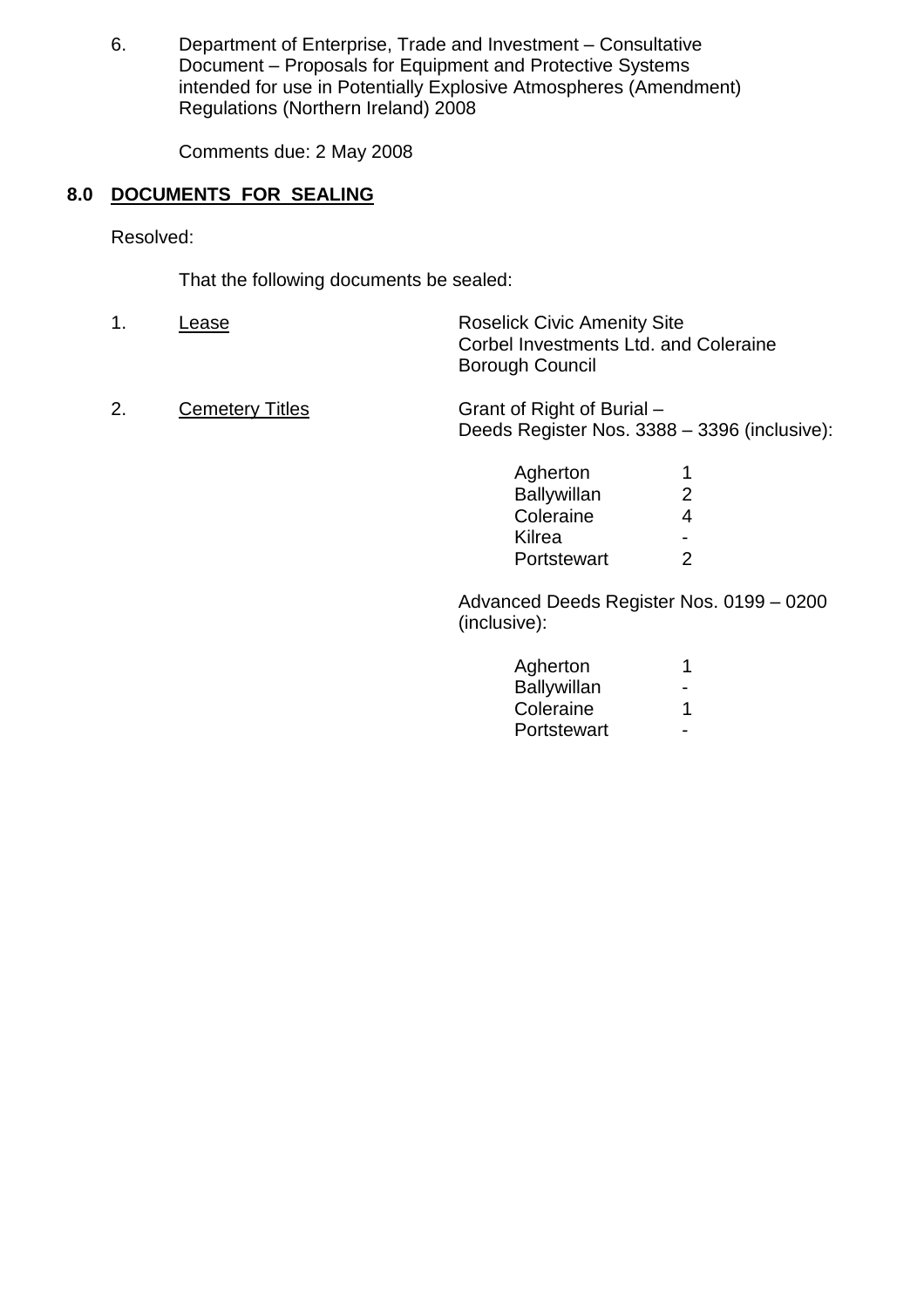### **SPECIAL MEETING**

# **6 th March, 2008.**

| <b>Convened:</b>                  | To receive presentation from Ms. Norma Evans, Chief<br><b>Executive, Northern Health and Social Care Trust</b> |                                                                                    |
|-----------------------------------|----------------------------------------------------------------------------------------------------------------|------------------------------------------------------------------------------------|
| <b>Present:</b>                   | The Mayor, Councillor J. M. Bradley, in the Chair                                                              |                                                                                    |
|                                   | The Deputy Mayor, Councillor E. A. Johnston (Mrs.)                                                             |                                                                                    |
|                                   | <b>Aldermen</b>                                                                                                |                                                                                    |
|                                   | W. T. Creelman<br>D. McClarty                                                                                  | M. T. Hickey (Mrs.)                                                                |
|                                   | <b>Councillors</b>                                                                                             |                                                                                    |
|                                   | D. D. Barbour<br>J. J. Dallat<br>T. J. Deans<br>E. P. Fielding (Mrs.)<br><b>B.</b> Fitzpatrick                 | S. Gilkinson<br>N. F. Hillis<br>W. A. King<br><b>B.</b> Leonard<br>R. A. McPherson |
| <b>Officers in</b><br>Attendance: | Acting Town Clerk and Chief Executive, Head of<br>Administrative Services and Administrative Assistant         |                                                                                    |
| <b>Apologies:</b>                 | Alderman Mrs. Black, Councillors Ms. Alexander,<br>Mrs. Church, Cole, McLaughlin and McQuillan                 |                                                                                    |

The Mayor welcomed Ms. Norma Evans, Chief Executive and Ms. Margaret Mulholland, Head of Communications, Northern Health and Social Care Trust, who were in attendance to make a presentation to Council.

The Chief Executive explained how the Review of Public Administration had resulted in the amalgamation of three Trusts, i.e. Causeway, Homefirst and United, now known as the Northern Health and Social Care Trust.

During the presentation the Chief Executive elaborated on the following aspects of the work of the Trust:

# ■ **Mission Statement**

'To provide for all, the quality of service we expect for our family and ourselves.'

# ■ **Facts about the Northern Health and Social Care Trust**

- One of the top ten largest Health Trusts in the United Kingdom;
- 1,400 staff;
- £500m budget;
- Services to a population of 442,000 across ten local Councils;
- 9.4% growth in  $65 74$  year olds since 2001;
- 13% growth in 75+ year olds.

# ■ **Challenges**

- **Creating a single culture from three legacy Trusts;**
- Align policies, procedures and processes;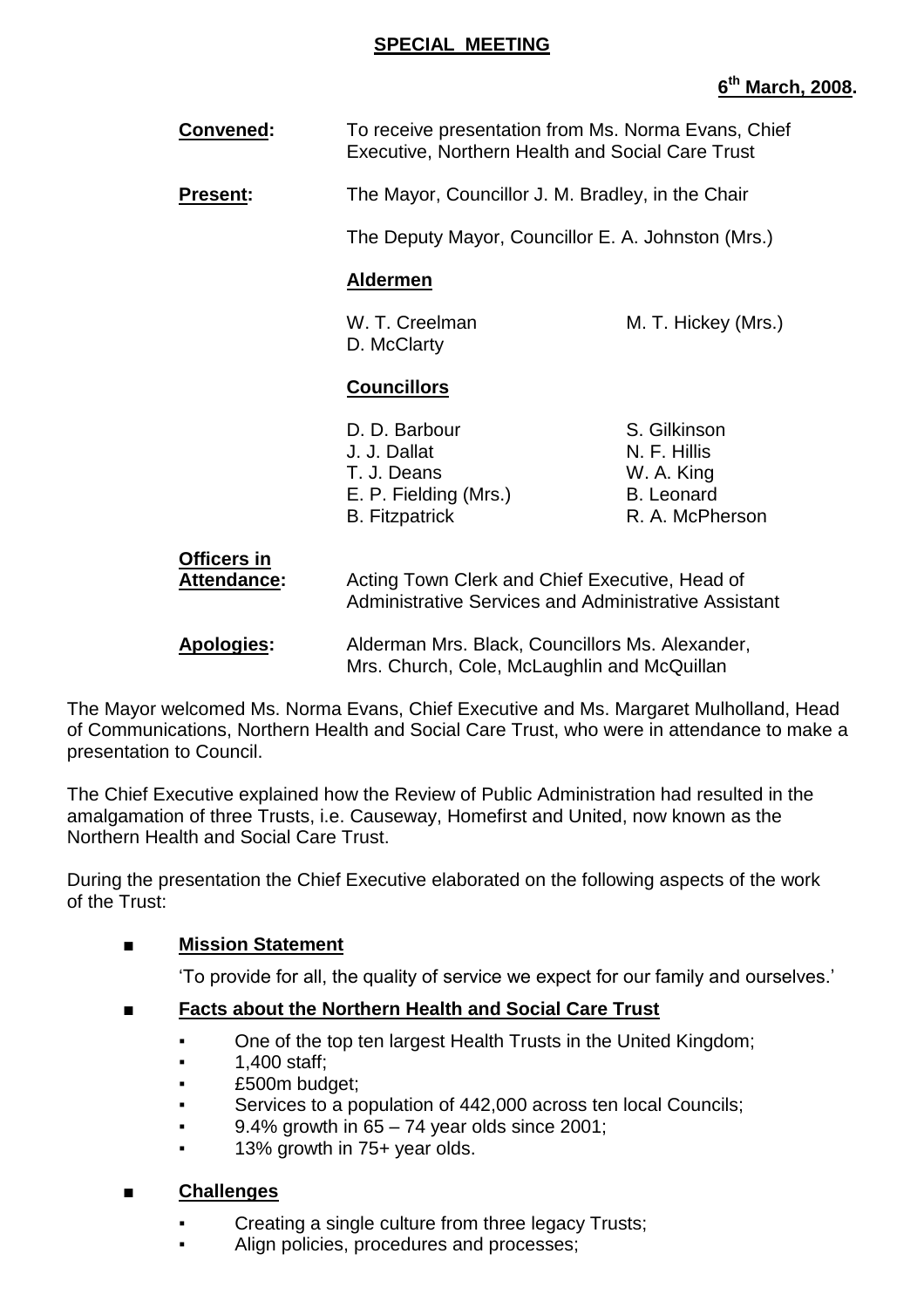- Governance issues in small hospitals  $-9$  no. (443,000 population);
- Challenging targets waiting lists, etc.;
- Managing public expectation.

# ■ **Comprehensive Spending Review**

- Efficiency savings  $-3\% \times 3$  years = £45m;
- Efficiency what does it mean?
- What does this mean for services?
- 28 Senior Executives reduced to  $8 +$  Chief Executive.

# ■ **Developing Better Services –Acute Services Reform Primary and Community Care Infrastructure**

- New Health and Care Centres: Ballycastle, Coleraine, Ballymena, Antrim, Whiteabbey, Carrickfergus, Larne, Ballymoney, Ballyclare and Magherafelt.
- **Opportunities**
	- Modern reformed services:
		- □ More accessible □ Integrated
			-
- 
- □ Higher quality □ □ Services which help people to live at home longer

During a full and lengthy discussion the Chief Executive answered members' questions on a variety of topics including the following:

- Clostridium Difficile (C.Diff.);
- Staff assaults/Security in hospitals;
- **Elderly and Mentally Infirm Wards;**
- Domicillary care;
- **•** Future of staff Finance Section, Ballymoney;
- G.P. Services;
- Causeway Hospital Staff numbers;
	- Staff off with stress;
	- Wind turbine;
	- A & E sign vandalised;
	- Cigarette smoking outside:
	- Shortage of wheelchairs;
	- Availability of hand gel;
- Meals on Wheels;
- Alternative medicine;
- $\bullet$  Bed shortage  $A 8 E$ ;
- Centralisation of Sterilisation Unit;
- Cleanliness of hospitals.
- **Future of Robinson and Dalriada Hospitals;**

The Mayor thanked the Chief Executive for a very informative presentation and extended best wishes to the Nurses who had been injured in the recent assault and also to the other members of staff.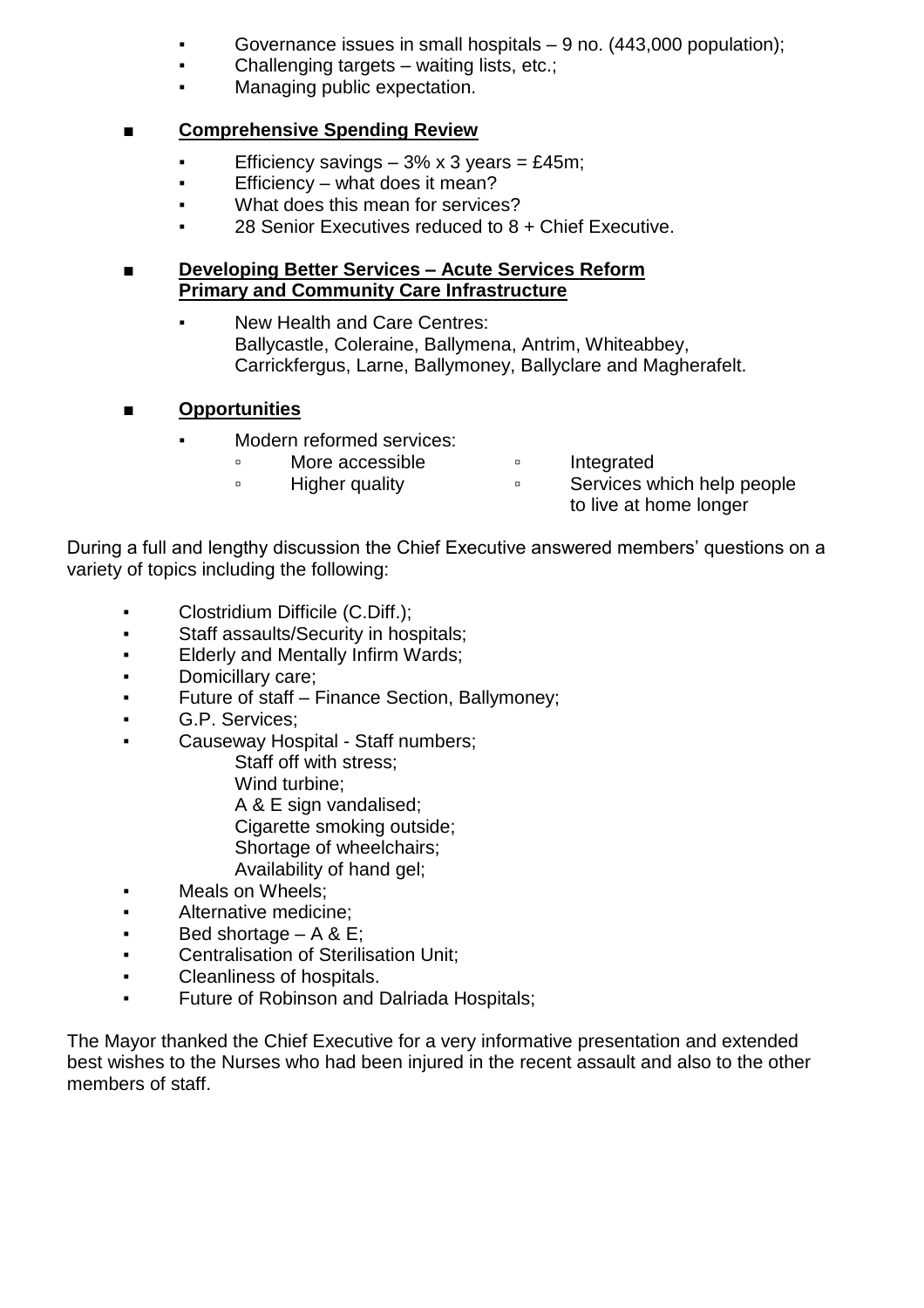#### **LEISURE AND ENVIRONMENT COMMITTEE**

# **4 th March, 2008.**

| <b>Present:</b>                   | Councillor R. A. McPherson, in the Chair                                                                                                                                                                                                                                                                                                                                                                               |                                                                                                                              |
|-----------------------------------|------------------------------------------------------------------------------------------------------------------------------------------------------------------------------------------------------------------------------------------------------------------------------------------------------------------------------------------------------------------------------------------------------------------------|------------------------------------------------------------------------------------------------------------------------------|
|                                   | The Mayor, Councillor J. M. Bradley                                                                                                                                                                                                                                                                                                                                                                                    |                                                                                                                              |
|                                   | The Deputy Mayor, Councillor E. A. Johnston (Mrs.)                                                                                                                                                                                                                                                                                                                                                                     |                                                                                                                              |
|                                   | <b>Aldermen</b>                                                                                                                                                                                                                                                                                                                                                                                                        |                                                                                                                              |
|                                   | E. T. Black (Mrs.)<br>W. T. Creelman<br>M. T. Hickey (Mrs.)<br>(Items $2.3 - 9.1$ )                                                                                                                                                                                                                                                                                                                                    | D. McClarty<br>(Items 1.0 - 2.3)                                                                                             |
|                                   | <b>Councillors</b>                                                                                                                                                                                                                                                                                                                                                                                                     |                                                                                                                              |
|                                   | D. D. Barbour<br>(Items $1.0 - 2.6.1$ )<br>O. M. Church (Mrs.)<br>J. J. Dallat<br>T. J. Deans<br>(Items $1.0 - 2.6.1$ )<br>E. P. Fielding (Mrs.)                                                                                                                                                                                                                                                                       | <b>B.</b> Fitzpatrick<br>S. Gilkinson<br>N. F. Hillis<br>W. A. King<br><b>B.</b> Leonard<br>G. L. McLaughlin<br>A. McQuillan |
| Officers in<br><b>Attendance:</b> | Acting Town Clerk and Chief Executive, Head of<br>Administrative Services, Director of Environmental Health,<br>Principal Environmental Health Officer (Items 1.0 - 2.6.2),<br>Health and Well-Being Officer (Items 1.0 – 2.6.2), Director of<br>Leisure Services, Leisure Services Officers, Senior Technical<br>Officer, Principal Building Control Officer (Items 2.3 – 9.1) and<br><b>Administrative Assistant</b> |                                                                                                                              |

#### **Apology:** Councillor Cole

#### **1.0 WELCOME**

The Chairman welcomed everyone to the meeting.

# **2.0 ENVIRONMENTAL HEALTH REPORT**

The Report of the Director of Environmental Health was considered (previously supplied).

Matters arising:

(N.I.) Order 1997 superseded by The Pollution Prevention and Control Regulations (N.I.) 2003

2.1 Legal Proceedings - It was agreed to discuss these proceedings<br>Industrial Pollution Control "In Committee" at the end of the meeting. "In Committee" at the end of the meeting.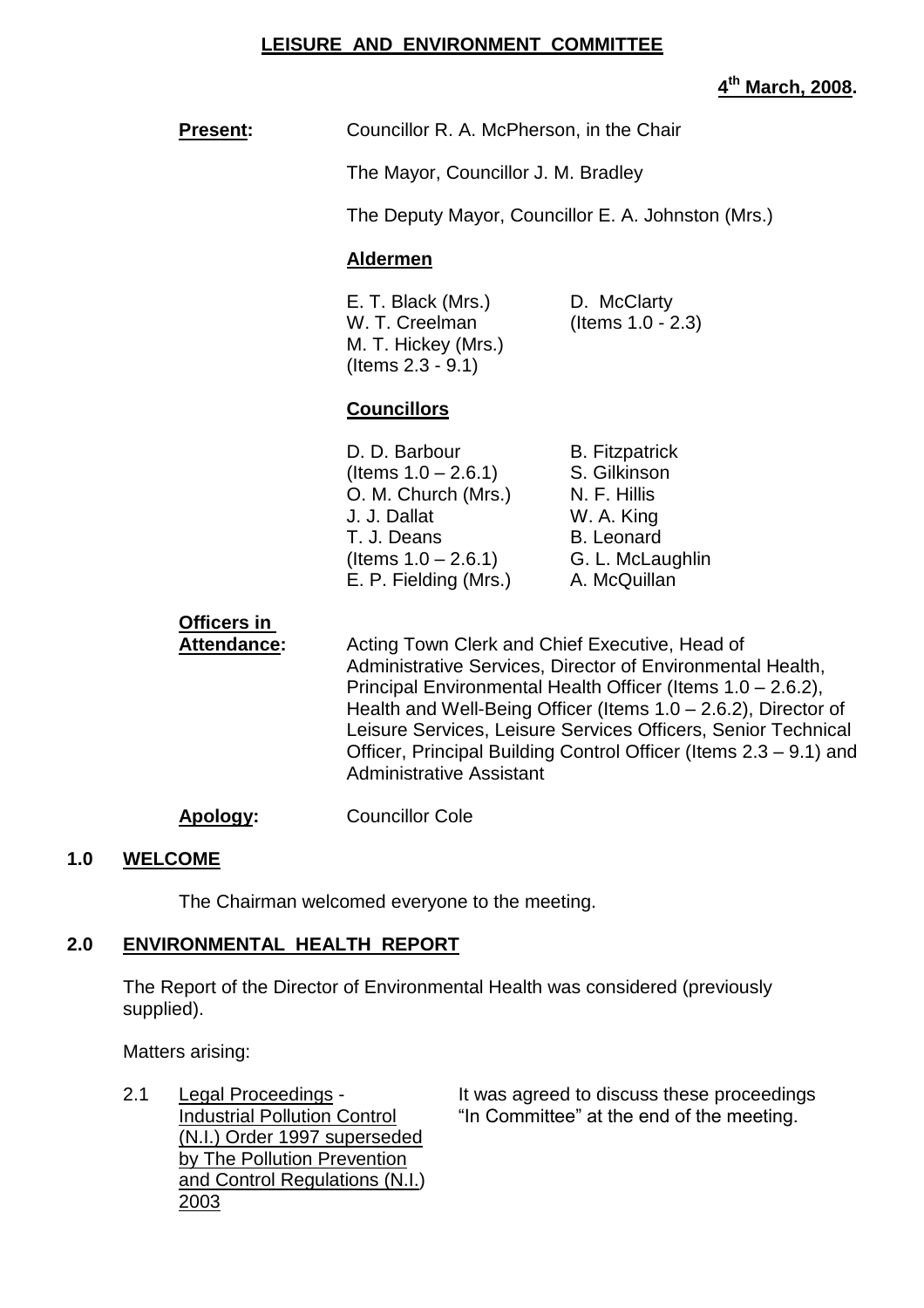Strategic Environmental<br>Health Plan

2.2 Environmental Health Consideration was given to information on this<br>Planning Process - the topic, as detailed in the report. topic, as detailed in the report.

> The Director of Environmental Health answered members' various questions and noted comments.

Recommended:

That Council approve the concept of a Strategic Environmental Health Plan.

2.3 Health and Well-Being Miss Debbie Keys, Health and Well-Being Work Programme **Officer gave a presentation on her proposed** work programme.

> The Health and Well-Being Officer answered members' various questions and noted comments.

2.4 The Shops (Sunday Consideration was given to information on this Trading) N.I. Order 1997 - topic, as detailed in the report.

> Members were reminded that the matter for discussion was whether Tesco was located within the boundary of Portstewart or not.

Following discussion, the Director of Environmental Health advised members that he would seek further legal clarity on how a town boundary might be defined and report back to the Leisure and Environment Committee meeting in April.

2.5 Emergency Planning Silver Consideration was given to information on this Control Room – topic, as detailed in the report.

Arrangements **It was proposed by Councillor Dallat**, seconded by the Mayor and recommended:

> That Council approve the undernoted expenditure in relation to the on-going maintenance of the Multi-Agency Silver Control Room at the Maritime and Coastguard Agency Station, Gateside Road, Coleraine as part of its emergency management response:

- £2,200 (index linked) per year towards building rental and maintenance
- £10,000 towards the installation of an integrated communications system

Tesco, Portstewart

**Communications**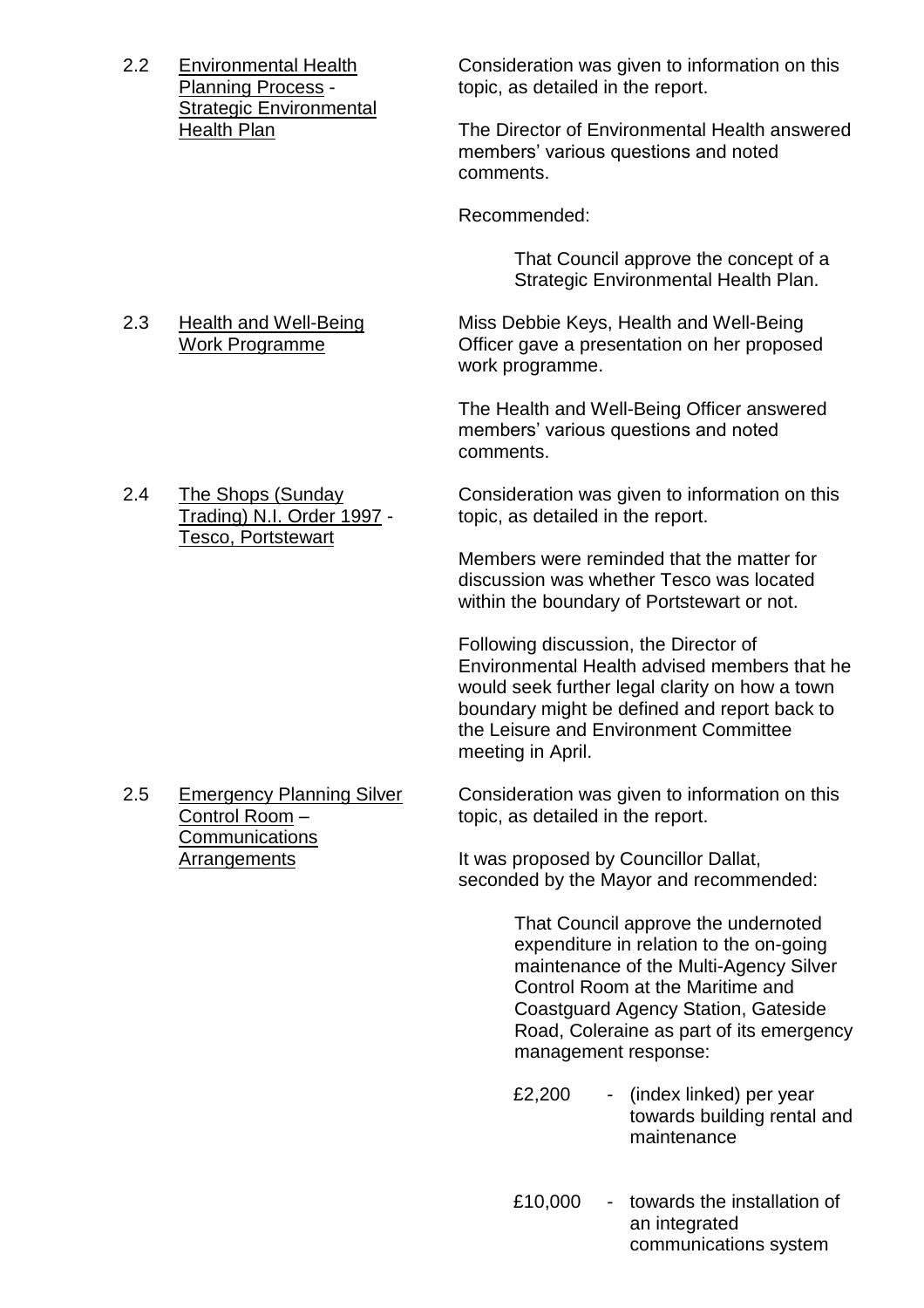# 2.6 For Information

2.6.1 Community Rescue Members noted that a presentation would be Service – Bann Search made to Council on  $26<sup>th</sup>$  March, 2008 by the and Rescue Unit founder member of this organisation and PSNI.

> It was proposed by Councillor McQuillan, seconded by the Deputy Mayor and recommended by nine votes to four:

> > That the HM Coastguard also be invited to the meeting on  $26<sup>th</sup>$  March, 2008.

Prevention/Childhood detailed in the report. Injury Prevention Grant Funding 2007/2008

2.6.2 Home Accident Members noted information on this topic, as

# **3.0 LEISURE SERVICES REPORT**

The Report of the Director of Leisure Services was considered (previously supplied).

Matters arising:

| 3.1 | <b>Coleraine Leisure</b><br>Centre - Catering | Recommended:                                                                                                                                                                                                                           |  |
|-----|-----------------------------------------------|----------------------------------------------------------------------------------------------------------------------------------------------------------------------------------------------------------------------------------------|--|
|     |                                               | That the licence to operate the<br>catering franchise at Coleraine<br>Leisure Centre be renewed to<br>Mrs. Linda Coyles for a five year<br>period with the rent increased by the<br>average rate of inflation.                         |  |
| 3.2 | <b>Special Olympics</b>                       | Recommended:                                                                                                                                                                                                                           |  |
|     |                                               | That Council provide a small<br>reception in Cloonavin to acknowledge<br>the achievements of local officials and<br>athletes who had participated in and<br>organised local activities for the Special<br>Olympics within the Borough. |  |
| 3.3 | Land at Darkfort                              | Recommended:                                                                                                                                                                                                                           |  |
|     | Drive, Portballintrae                         | That Council voluntarily surrender the<br>Lease of this land prior to the September<br>2008 deadline.                                                                                                                                  |  |

Members noted that the Northern Ireland Housing Executive required the land to facilitate a social housing scheme.

A member requested that a small play area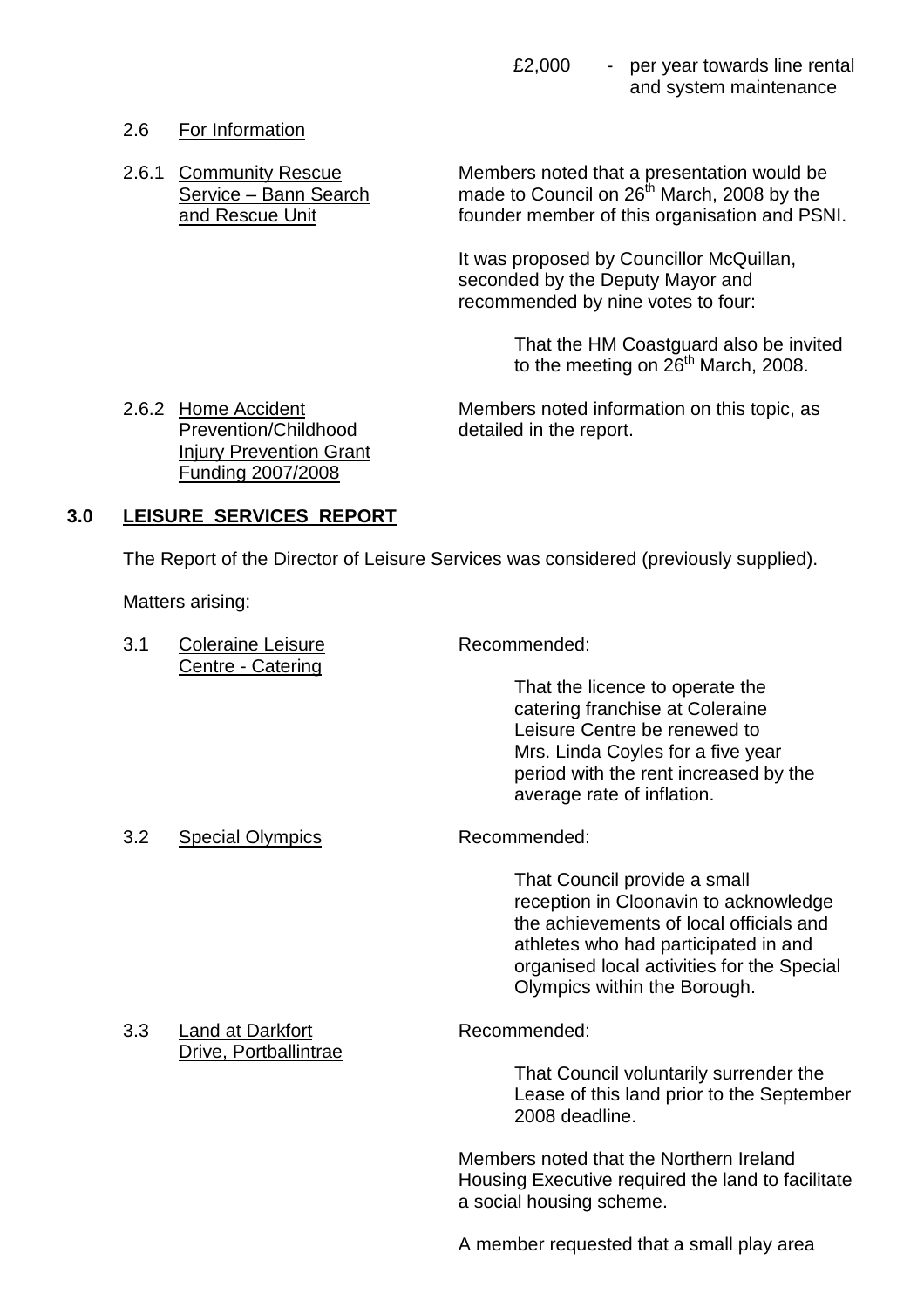be provided in the area, if possible.

# Coleraine Leisure **Coleraine** Leisure Centre. **Centre**

3.4 Changing Room Tenders had been sought in two parts for the Refurbishment – refurbishment of changing rooms at Coleraine

> Three tenders had been received for re-tiling part of the required works, viz:

# *Section I –Re-tiling*

| Firm                                                      | Cost<br>(exc. VAT) | <b>Comments</b>                                             |
|-----------------------------------------------------------|--------------------|-------------------------------------------------------------|
| <b>MCA Architectural Ceramics</b><br>17-29 Ravenhill Road | £32,877.00         | Tiles to non-slip specification<br>4-6 week contract period |
| <b>Belfast</b>                                            |                    |                                                             |
| <b>Hutchinson Tiles</b>                                   | £28,835.00         | Tiles to non-slip specification                             |
| Loguestown Industrial Estate                              |                    | 6-7 week contract period                                    |
| <b>Bushmills Road</b>                                     |                    |                                                             |
| Coleraine                                                 |                    |                                                             |
| <b>Piperhill Construction Ltd</b>                         | £29,000.00         | Tiles to non-slip specification                             |
| Unit 14                                                   |                    | 5 week contract period                                      |
| <b>Acorn Business Centre</b>                              |                    |                                                             |
| 2 Riada Avenue                                            |                    |                                                             |
| <b>Ballymoney</b>                                         |                    |                                                             |

# Recommended:

That Council accept the lowest tender received from Hutchinson Tiles for the sum of twenty-eight thousand, eight hundred and thirty-five pounds (£28,835.00).

*Section II –Lockers etc*.

| Firm                      | Cost<br>(exc. VAT) |
|---------------------------|--------------------|
| Craftsman Quality Lockers | £26,880.00         |
| <b>Alington Road</b>      |                    |
| Little Barford            |                    |
| <b>St. Neots</b>          |                    |
| Cambs                     |                    |

Recommended:

That Council accept the tender received from Craftsman Quality Lockers for the sum of twenty-six thousand and eight hundred and eighty pounds (£26,880.00).

#### 3.5 Dunluce Centre – Following public advertisement seeking an Café **Café Café Catering function at Dunluce Café Café Catering function at Dunluce** Centre, one bid of £1,000 per season plus rates had been received from Mr. Dominic Logue.

Recommended: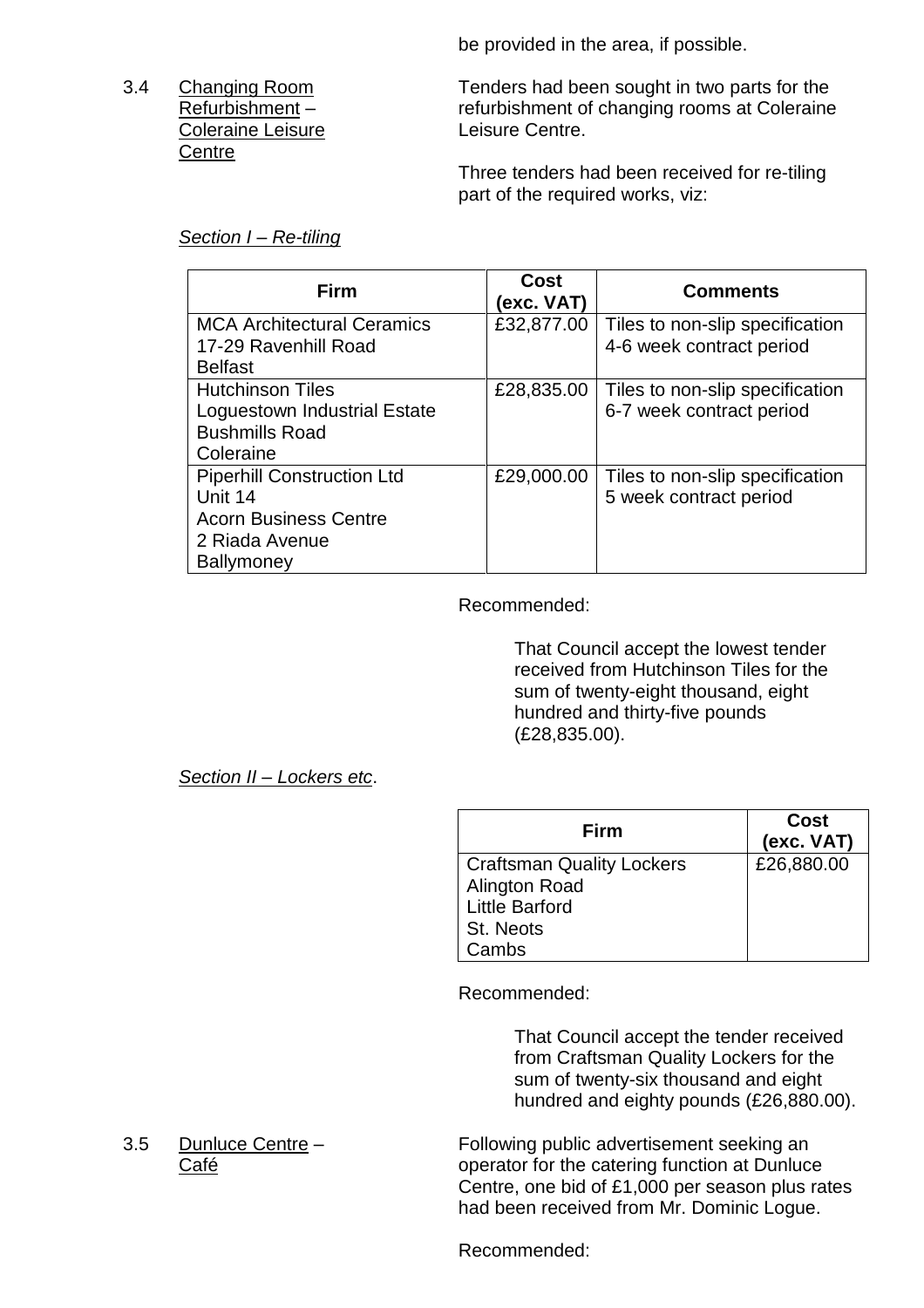That Council accept the offer of £1,000 per season plus rates from Mr. Logue for a 3-year period.

#### 3.6 Requests for Financial Assistance

3.6.1 Ulster Sports Trust **A** request had been received from the Ulster Sports Trust for financial assistance for work in support of young Northern Ireland athletes.

Recommended:

That Council contribute £1,000 to the work of the Ulster Sports Trust.

3.6.2 Irish Indoor Bowling A request had been received from the Irish Association **Indoor Bowling Association for financial** assistance to promote the British Isles Short Mat Championships to be held at Coleraine Leisure Centre on 14<sup>th</sup> - 15<sup>th</sup> November, 2008.

Recommended:

That Council contribute £1,000 to the Irish Indoor Bowling Association to promote the British Isles Short Mat Championships.

- 3.7 For Information
- 3.7.1 Causeway Museum Service (CMS)
- 

(a) Market Yard Creative Members noted that there will be a showcase of Youth Partnership Project artworks for the Market Yard, created by local high schools and youth groups, at Coleraine Town Hall on 12<sup>th</sup> March, 2008. The displays would then be moved on site to raise awareness of the Market Yard Project.

(b) CMS Mountsandel Members noted that as part of the CMS E-learning Resource Community Outreach Project the Mountsandel e-learning resource had been piloted with the local schools who had participated in developing the content. The web site would be further developed over the next two months before going live in May/June.

(c) Virginia Association Members noted that the CMS Officer had been of Museums invited to deliver a session on working with communities at the VAM Conference on  $15^{th}$  – 18<sup>th</sup> March, 2008.

(d) CMS Community Members interested in attending the CMS Outreach Conference Community Outreach Conference from  $24^{\text{th}}$  -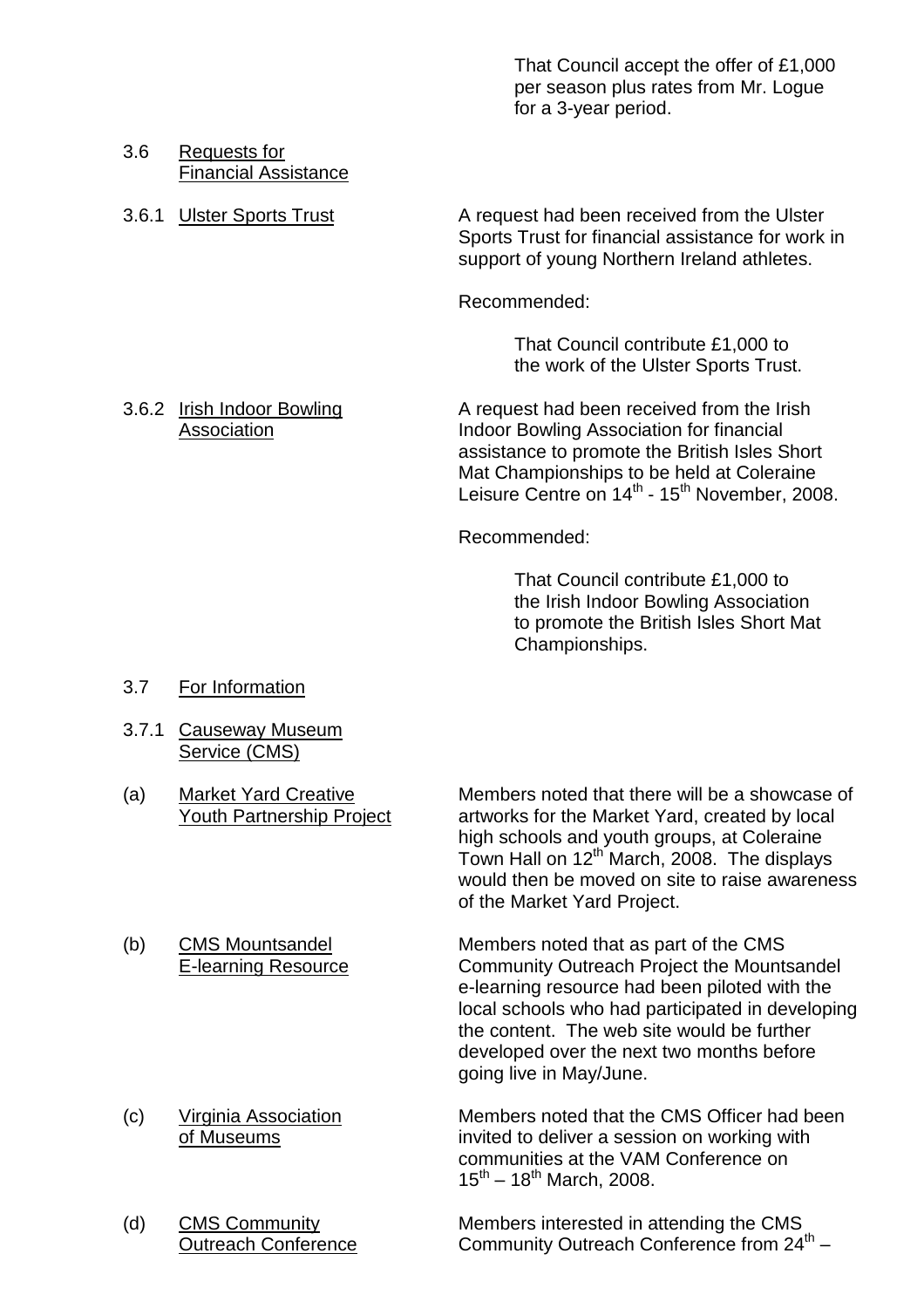26<sup>th</sup> April, 2008 at the Causeway Hotel were asked to contact the CMS Officer.

- 3.8 World Outdoor Bowling Recommended: **Championships** That Council provide a reception for Ms. Bernie O'Neill who won two bronze medals at the recent World Outdoor
	- Bowling Championships in New Zealand.
- 3.9 Harry Gregg Bursary Recommended:

That Council set up a bursary in Mr. Harry Gregg's name. The bursary, which would be for £1,000, would be open to youth clubs in the Borough.

The Director of Leisure Services would consult with Mr. Gregg on this matter.

# **4.0 TECHNICAL SERVICES REPORT**

The Report of the Director of Technical Services was considered (previously supplied).

Matters arising:

- 4.1 Entertainment Licences
- Kilrea C/o Rainey's Bar.

4.1.1 Rainey's Bar An application for a grant of an Entertainment 22-24 Maghera Street Licence had been received from Mr. R. Rainey,

> Days and times on which it is intended to provide entertainment:

Sunday 12:30 a.m. - 10:00 p.m. Monday - Saturday 11:30.a.m. - 11:00 p.m. each day but on those occasions when a late licence is granted then  $11:30$  a.m.  $-1:00$  a.m., Sunday 12:30 p.m. - midnight.

Recommended:

That the Entertainment Licence be granted with the inclusion of a special condition:

 All door supervisors employed within the licensed premises must be registered with a scheme recognised by Coleraine Borough Council.

4.1.2 The Roost **An application for a transfer of an Entertainment** 2 Shuttle Hill **Licence had been received from Mr. R. Pollock** Coleraine **and Mr. D Platt.**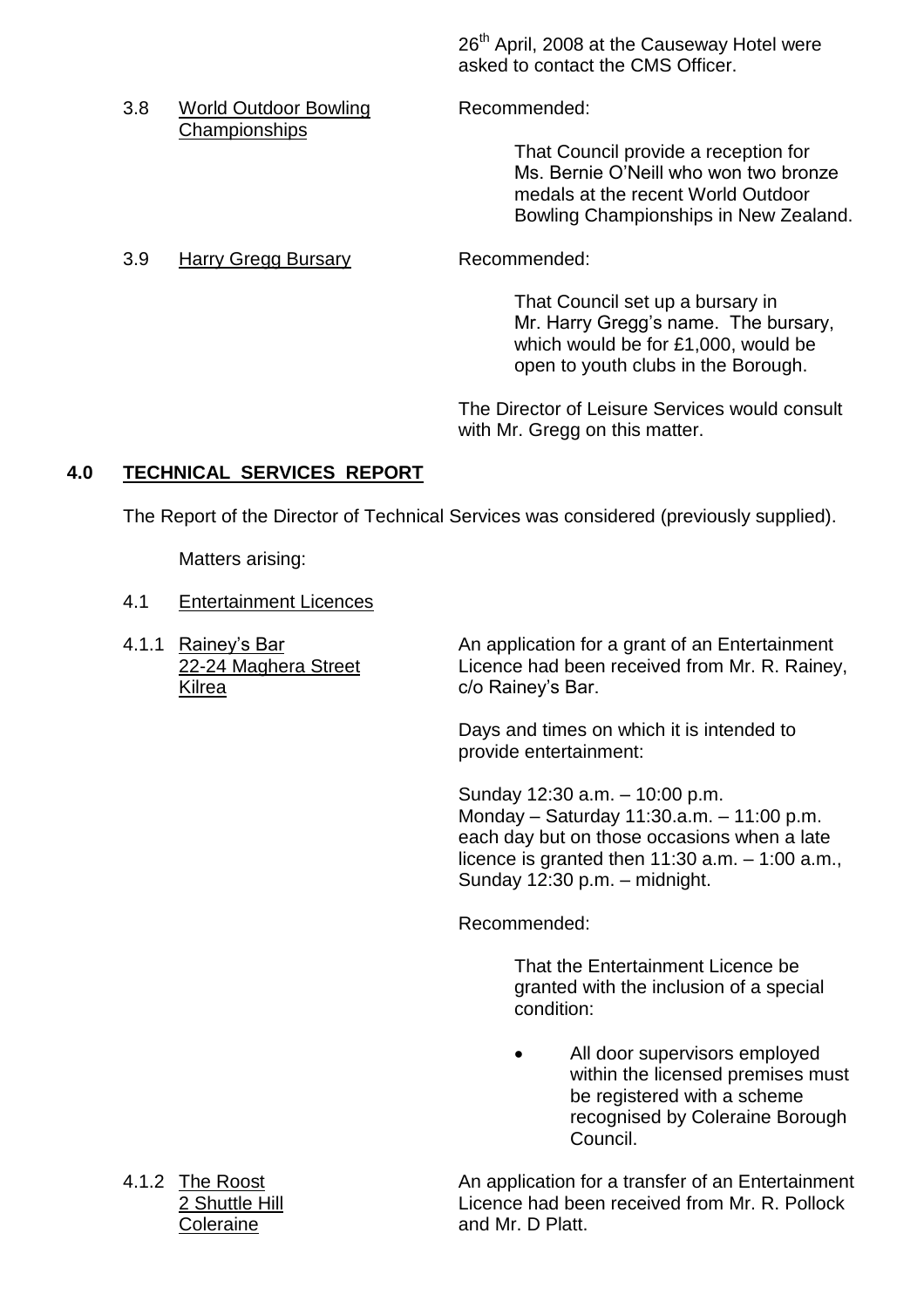Several members raised concern about the transfer of the licence of this establishment due to complaints they had received from residents in the vicinity about noise.

The Senior Technical Officer confirmed that the management, PSNI and Taxi drivers would be made aware of residents' concerns.

The recommended period of six months would facilitate an early review of the licence.

Recommended:

That the Transfer of Licence be granted for a period of 6 months from the date of issue of licence and subject to the following special conditions:

- All amplified entertainment to be played through an acoustic noise limiting device installed and calibrated to Council's Environmental Health Department's satisfaction. The noise limiting device must not be altered without prior agreement with Council's Environmental Health Department.
- All windows and doors pertaining to the place where entertainment is being provided to be kept closed after 11:00 p.m.
- The licensee must provide Council with an acoustic consultants report for the premises place of entertainment with all recommendations contained in the report being completed within the licensed period. All recommendations contained in the report to be agreed with Council's Environmental Health Department.

- 4.2 For Information
- 
- 

4.2.1 Litter –Outcome of Members noted that a successful prosecution Legal Proceedings **For domestic waste litter in a laneway on Lever** Road, Portstewart had resulted in fines and costs of £136.00.

4.3 Purchase of Refuse Members noted that the 2007 tender for the Collection Vehicles purchase of refuse collection vehicles from Manvik Plant allowed for the purchase of additional vehicles; it was, therefore, proposed to purchase two replacement vehicles under this tender.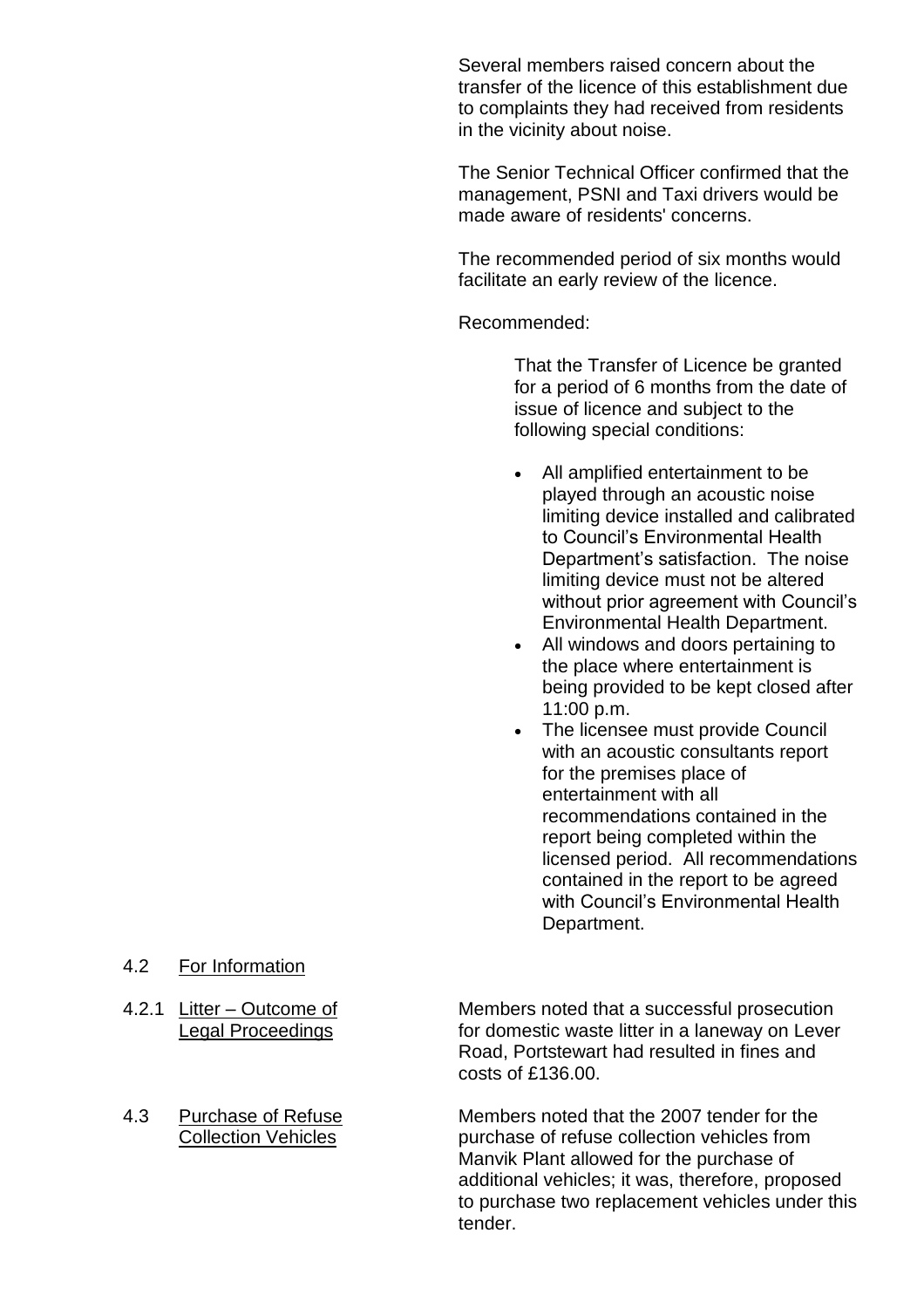- 4.4 Use of Fixed Penalty Members noted that when the legislation Notices for Misuse of had been finalised, the topic would be brought Waste Receptacles to Council to determine the approach to be taken regarding the introduction of this penalty system.
- 4.5 Areas of Special Members noted that two new areas had been Scientific Interest declared as Areas of Special Scientific Interest:
	- o Errigal Glen
	- o Coolnasillagh

A member suggested that Movanagher Forest, Kilrea should be declared as an Area of Special Scientific Interest.

The Environment Officer would be asked to discuss the classification of this forest with the Environment and Heritage Service.

- 4.6 Building Control
- 
- 

4.6.1 Approvals Members noted that approval had been granted for 48 applications.

4.6.2 Plans for Rejection The twenty-three applications, as detailed in under Building the report, recommended for rejection under Regulations Building Regulations due to insufficient information having been submitted, were noted.

> Members noted that applicants had until the next Council meeting to submit additional information, otherwise the applications would be rejected.

#### **5.0 NEW TESCO STORE - COLERAINE**

Read letter from Tesco inviting members to an informal exhibition to view new drawings in the Watson Suite in the Lodge Hotel, Coleraine from 3.00 p.m. to 8.00 p.m. on Monday, 10<sup>th</sup> March, 2008. Representatives would also be available to answer questions. The exhibition would also be available to view in the Tesco store in Coleraine for three weeks from Tuesday, 11<sup>th</sup> March, 2008.

# **6.0 DOCUMENTS TABLED**

- (1) Sport Northern Ireland –Annual Review for 2006/2007.
- (2) The Network Sustrans Report Issue 7 Winter 2008.

#### **7.0 COLERAINE CEMETERY**

A member queried the opening hours of Coleraine Cemetery. The Director of Leisure Services confirmed that the opening hours were unchanged, from 8.00 a.m. to 8.00 p.m.

#### **8.0 CONDUCT OF COUNCILLORS**

Alderman Mrs. Hickey read a statement criticising the behaviour of some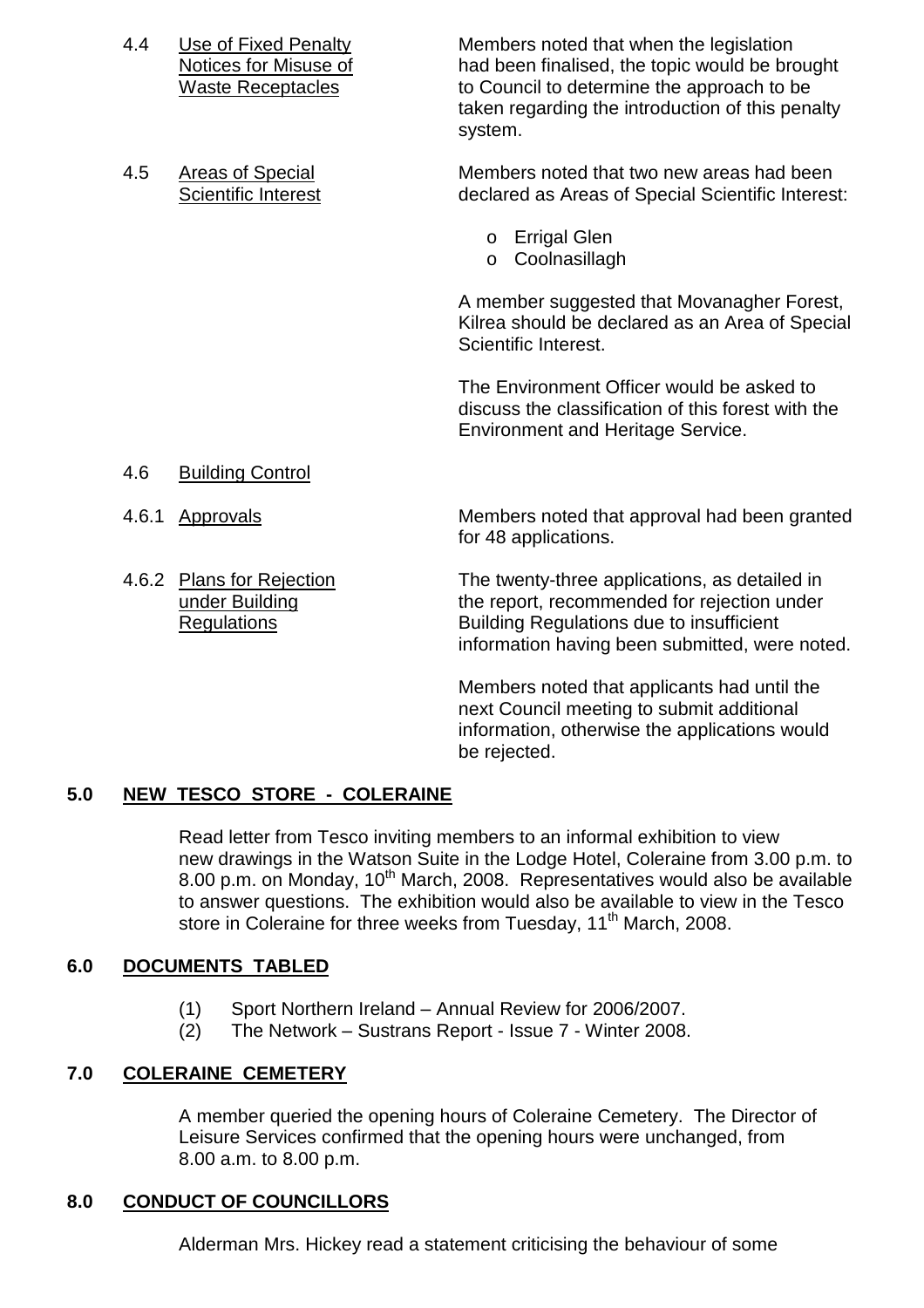Councillors in Council debates. She asked specifically that Councillor McQuillan be disciplined by Council for comments made at the Special Council Briefing earlier that evening. Councillor McQuillan refuted any suggestion of misconduct.

The Chairman advised members that they should familiarise themselves with Point 3.4 in the Standing Orders before further debate.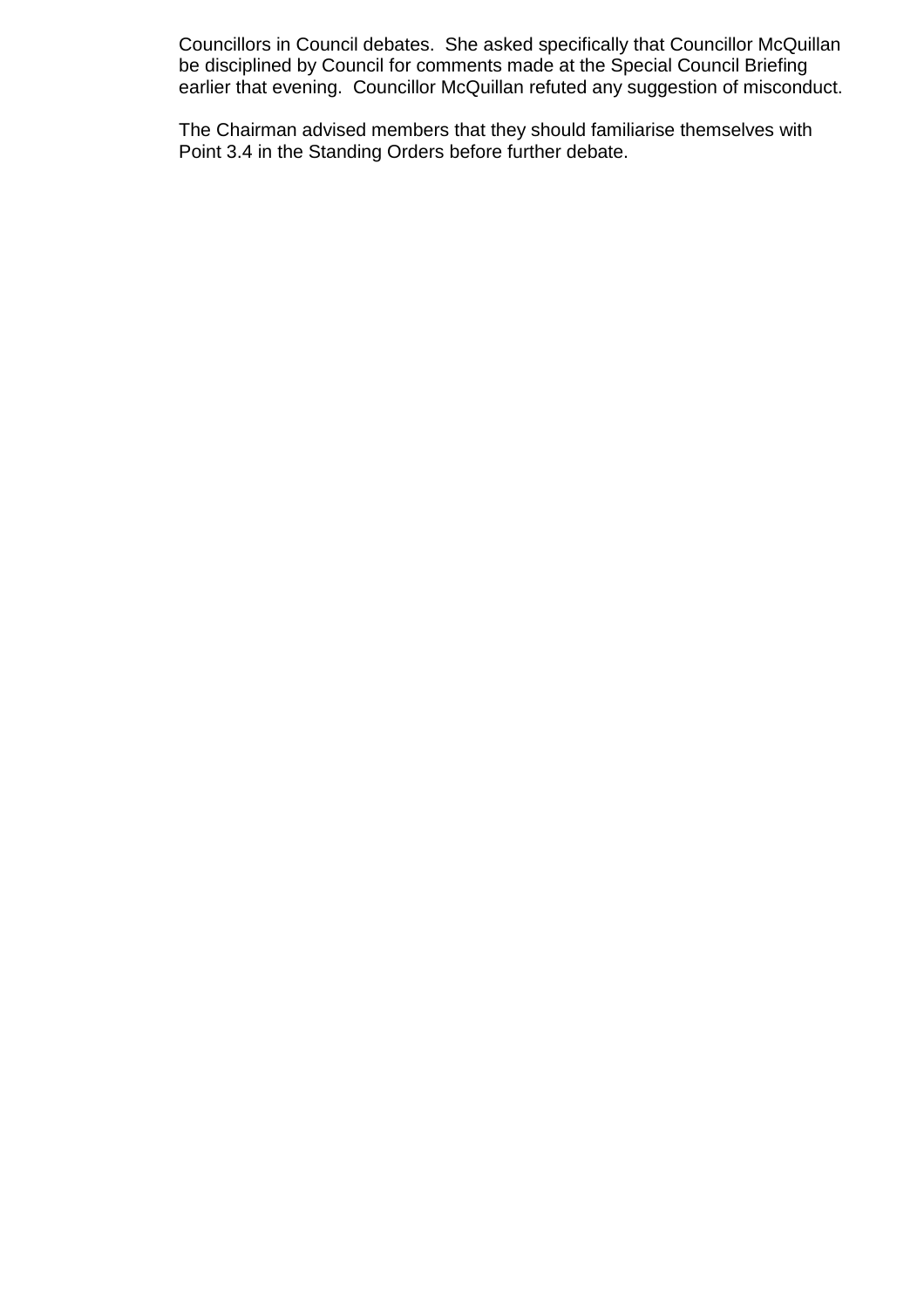#### **PLANNING COMMITTEE**

# **11th March, 2008.**

|     | <b>Present:</b>                          | Alderman W. J. McClure in the Chair                                                                                                                             |                                                                                                                                                             |
|-----|------------------------------------------|-----------------------------------------------------------------------------------------------------------------------------------------------------------------|-------------------------------------------------------------------------------------------------------------------------------------------------------------|
|     |                                          | The Mayor, Councillor J. M. Bradley<br>(Items $2.19 - 9.0$ )                                                                                                    |                                                                                                                                                             |
|     |                                          | The Deputy Mayor, Councillor E. A. Johnston (Mrs.)                                                                                                              |                                                                                                                                                             |
|     |                                          | <b>Aldermen</b>                                                                                                                                                 |                                                                                                                                                             |
|     |                                          | E. T. Black (Mrs.)<br>W. T. Creelman<br>M. T. Hickey (Mrs.)<br>(Items $2.3 - 9.0$ )                                                                             | D. McClarty                                                                                                                                                 |
|     |                                          | <b>Councillors</b>                                                                                                                                              |                                                                                                                                                             |
|     |                                          | C. S. Alexander (Ms.)<br>D. D. Barbour<br>J. J. Dallat<br>T. J. Deans<br>(Items $1.0 - 4.9$ )<br>E. P. Fielding (Mrs.)<br><b>B.</b> Fitzpatrick<br>S. Gilkinson | N. F. Hillis<br>(Items $2.3 - 9.0$ )<br>W. A. King<br><b>B.</b> Leonard<br>(Items $1.0 - 5.0$ )<br>G. L. McLaughlin<br>A. McQuillan<br>(Items $2.3 - 9.0$ ) |
|     | Also in<br><b>Attendance:</b>            | Representatives from the Planning Service -<br>Mr. P. Duffy and Mr. J. Duffy                                                                                    |                                                                                                                                                             |
|     | <b>Officers in</b><br><b>Attendance:</b> | Administrative Officer and Administrative Assistant                                                                                                             |                                                                                                                                                             |
|     | Apologies:                               | Councillors Mrs. Church, Cole and McPherson                                                                                                                     |                                                                                                                                                             |
| 1.0 | <b>WELCOME</b>                           |                                                                                                                                                                 |                                                                                                                                                             |

The Chairman welcomed everyone present to the Meeting including visitors in the public gallery.

# **2.0 PLANNING APPLICATIONS**

A list of one hundred and two applications was presented for consideration (previously supplied).

#### **Applications Deferred from Previous Meeting**

2.1 Application No. D1 C/2006/0695/F Redevelopment of site with existing bungalow to provide 5 no. dwellings at 31 Dhu Varren Park, Portrush for Tara Homes

The opinion of the Planning Service was to refuse.

It was agreed that the application be held for seven days to facilitate withdrawal. If the application was not withdrawn it would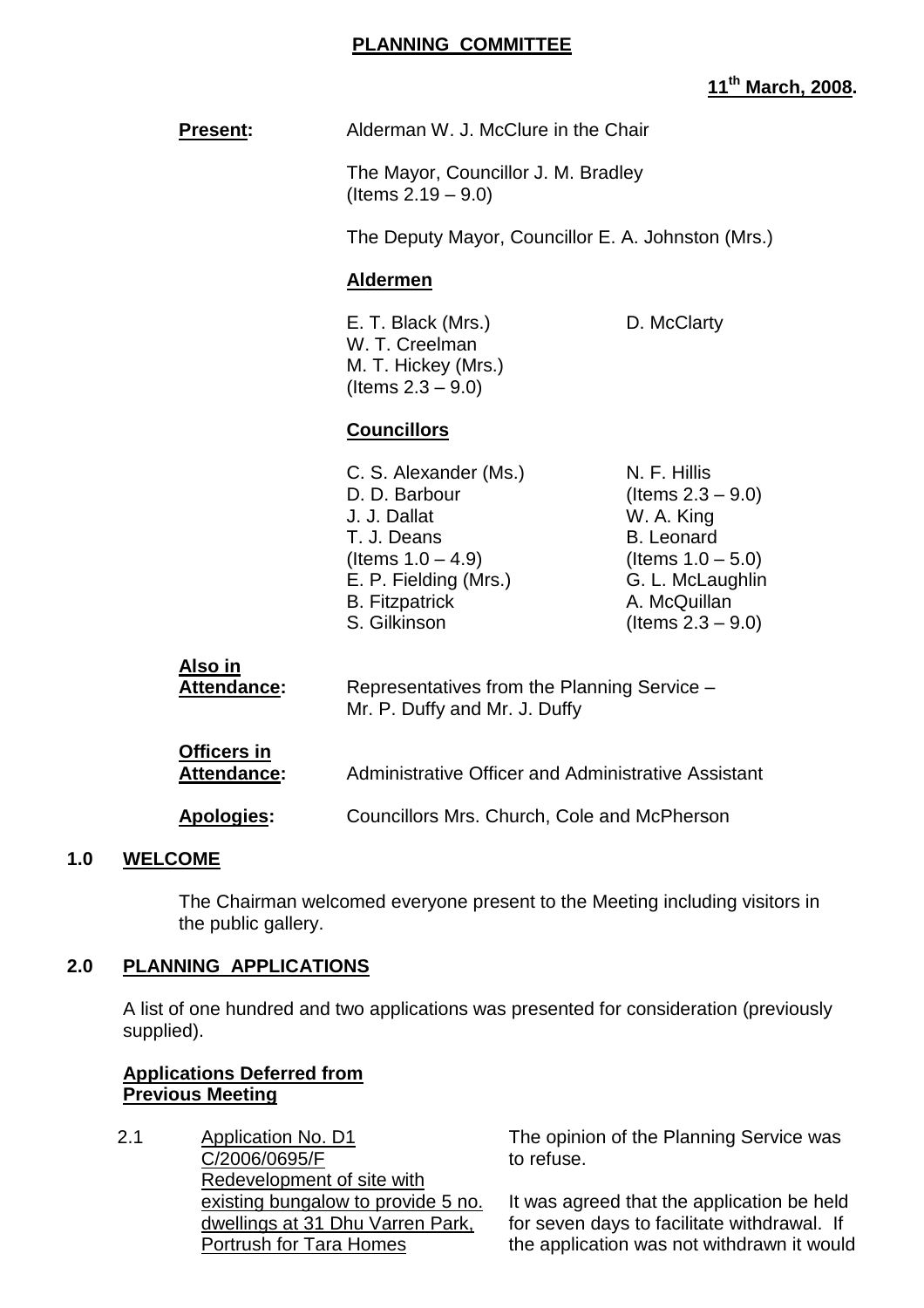- 2.2 Application No. D2 C/2006/0772/F Replacement garage/shed at 45 Sconce Road, Articlave for Mr. Dallas
- 2.3 Application No. D3 C/2006/0788/F A residential development including 18 no. apartments and 3 no. terraced dwellings to include associated car parking at 17 Main Street, Castlerock for S. & P. **McLaughlin**

be refused.

The opinion of the Planning Service was to approve.

It was agreed that the application be approved.

The opinion of the Planning Service was to approve.

Following discussion it was proposed by Councillor King and seconded by Councillor Barbour:

> That Council object to the development.

On being put to the Meeting the proposal was carried, eleven members voting in favour and no one voting against.

The opinion of the Planning Service was to refuse.

It was proposed by Councillor Ms. Alexander, seconded by Councillor Leonard and agreed:

> That the application be held for two weeks to facilitate the submission of amended plans.

If amended plans were not received the application would be refused.

2.5 Application No. D5 C/2006/0994/F Erection of conservatory to existing dwelling house south of No. 169 Mountsandel Road, Coleraine for Mr. A. Kennedy

- 2.6 Application No. D6 C/2006/1180/F 4 no. apartments including access off Captain Street Upper, parking and amenity space included in development at 37 Captain Street Upper, Coleraine for Dolsis **Property**
- 2.7 Application No. D7 C/2007/0041/F 2 no. dwelling houses with

The opinion of the Planning Service was to approve.

It was agreed that the application be approved.

The opinion of the Planning Service was to approve.

Following discussion it was proposed by Councillor Deans, seconded by Alderman Creelman and unanimously agreed:

> That Council object to the development.

The opinion of the Planning Service was to approve.

2.4 Application No. D4 C/2006/0915/F Granny flat extension to existing house and alterations to existing house, consisting of a balcony and ground floor bay window, at No. 7 Blackrock Park, Portrush for Mr. and Mrs. Clements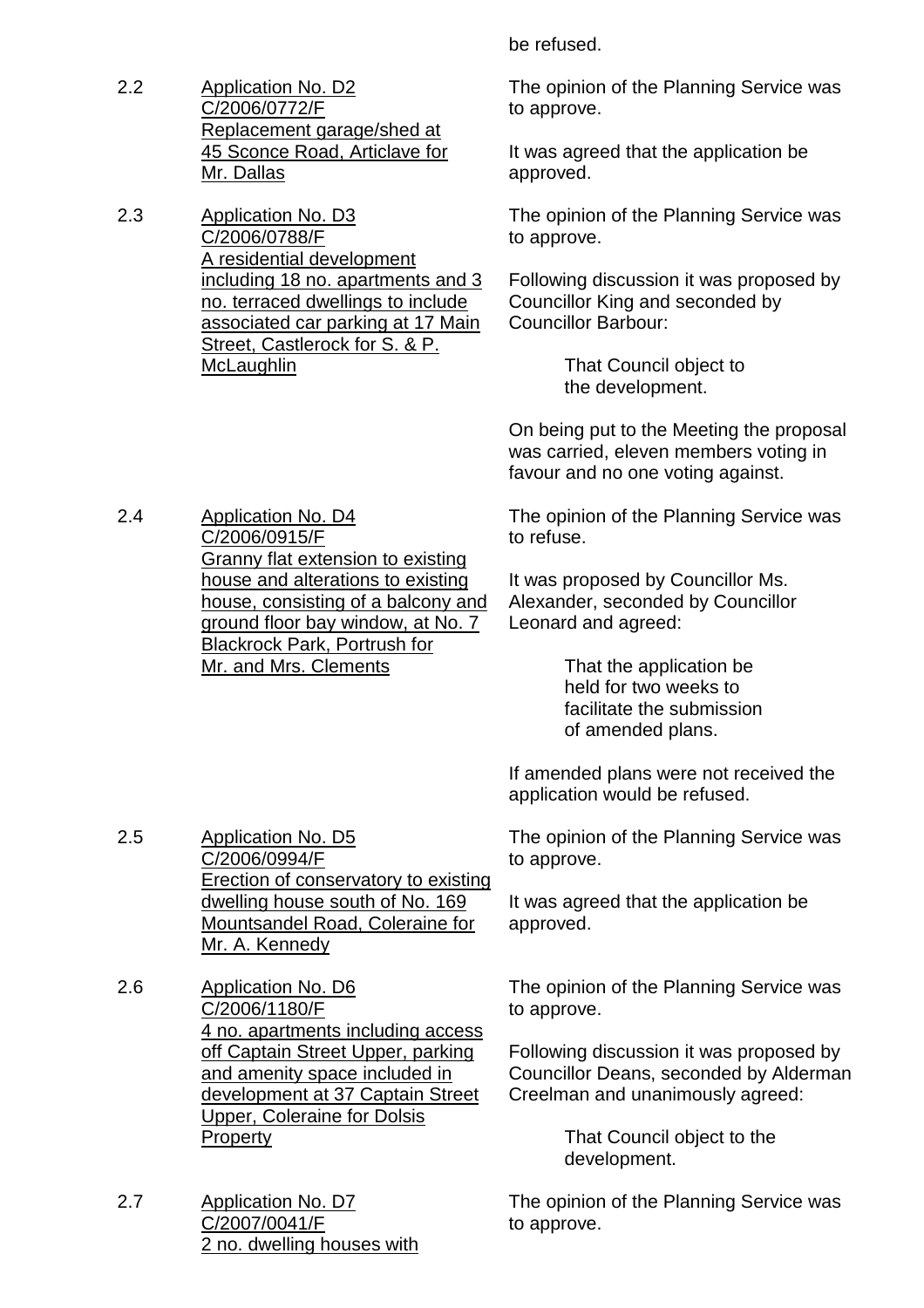attached garages in substitution for previous approval C/2005/1181/F at 36 Seafield Park, Portstewart for Maxter Developments Ltd.

2.8 Application No. D8 C/2007/0160/A Advertising and directional sign for Richard Patterson Motors opposite 9 Agivey Road, Kilrea for Mr. R. Patterson

> Change of house type from that approved under C/2001/0187/RM opposite 25 Knocknougher Road, Articlave for Mr. J. McFetridge

One bedroom apartment, two storey building for residential use to rear of 44-46 Main Street, Portrush for Cromore Builders

Dwelling and garage adjacent to 42 Ballyhome Road, Portrush for

2.9 Application No. D9

2.10 Application No. D10 C/2007/0457/F

2.11 Application No. D11

C/2007/0532/RM

Mr. R. Martin

C/2007/0439/F

It was agreed that the application be approved.

The opinion of the Planning Service was to refuse.

It was proposed by Councillor McQuillan, seconded by Councillor Dallat and unanimously agreed:

> That Council support an approval.

The opinion of the Planning Service was to approve.

It was agreed that the application be approved.

The opinion of the Planning Service was to refuse.

The application had now been withdrawn.

The opinion of the Planning Service was to approve.

It was agreed that the application be approved.

#### **New Applications**

2.12 Application No. 2 C/2006/0853/F Redevelopment of the site to provide 2 no. apartments and associated site works and parking (amended plans received) at 7B Victoria Street, Portrush for Cloughorr Investment Ltd.

The opinion of the Planning Service was to refuse.

It was proposed by Councillor Ms. Alexander, seconded by Alderman McClarty and agreed:

> That the application be deferred for one month to facilitate an office meeting on the grounds that all material planning considerations had not been assessed.

2.13 Application No. 5 C/2007/0431/F Retrospective proposal for Salmon Leap Housing Development, change of unit types to site

The opinion of the Planning Service was to approve.

Following discussion it was unanimously agreed: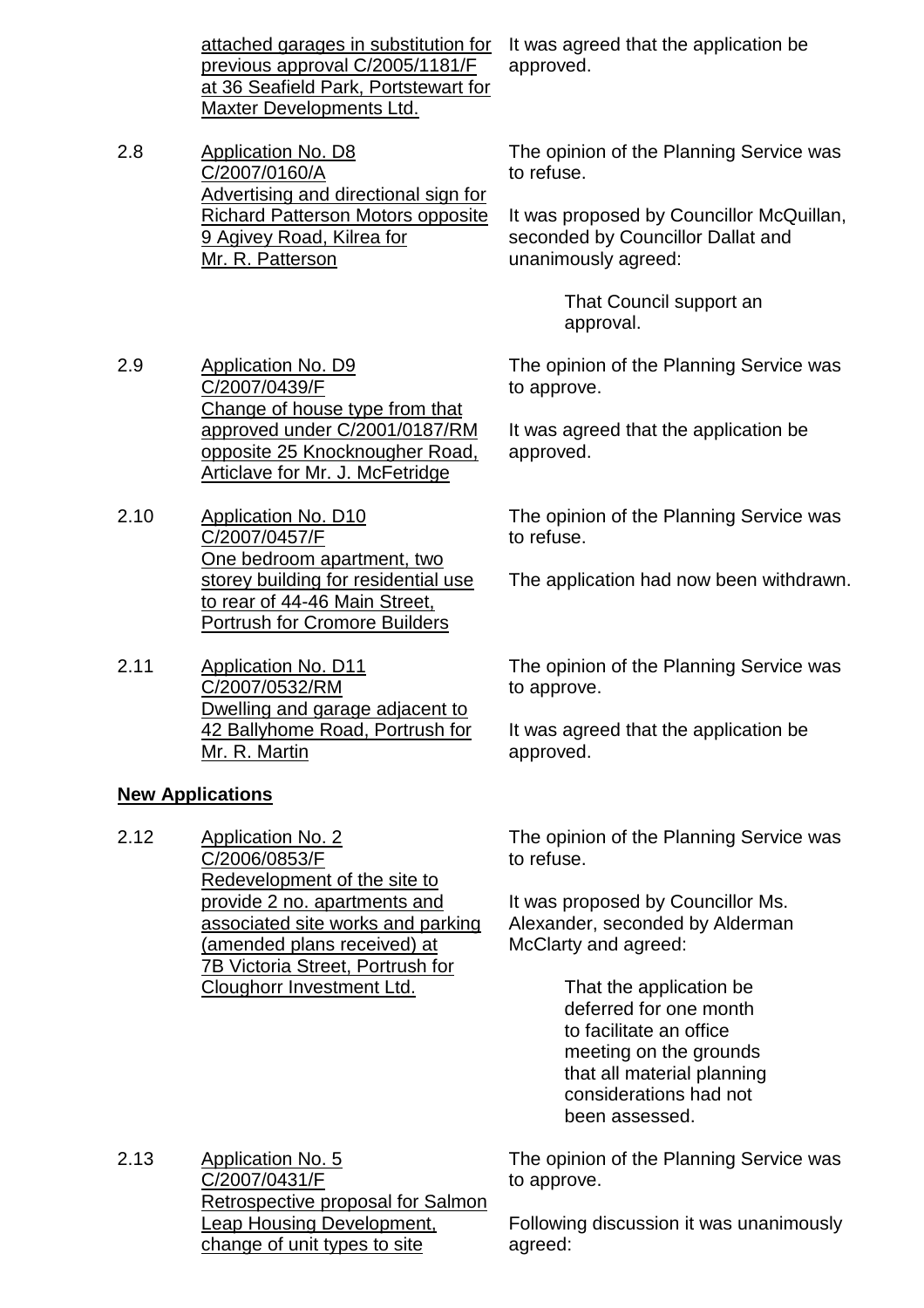|      | <u>numbers: 5-15, 17-20, 27-36, 40-</u><br>45, 56-60, 67-75, incorporating re-<br>design of Apartments S & R and<br>House Types MD86, MD41,<br><u>MD41E, 6, H, HA &amp; MD96 at </u><br>53 Castleroe Road, Coleraine for<br>Mr. P. Devine | That the application be<br>refused.                                                                                                                                                                                 |
|------|-------------------------------------------------------------------------------------------------------------------------------------------------------------------------------------------------------------------------------------------|---------------------------------------------------------------------------------------------------------------------------------------------------------------------------------------------------------------------|
| 2.14 | <b>Application No. 6</b><br>C/2007/0444/F<br><b>Erection of canopy and balcony to</b>                                                                                                                                                     | The opinion of the Planning Service was<br>to approve.                                                                                                                                                              |
|      | front of existing licensed premises<br>at The Anchor Bar, 87-89 The<br>Promenade, Portstewart                                                                                                                                             | It was agreed that the application be<br>approved.                                                                                                                                                                  |
|      |                                                                                                                                                                                                                                           | Reference was made to doors being left<br>open whilst smokers were outside the<br>premises, therefore, allowing noise to<br>emanate outside. Comments from<br>Environmental Health were requested on<br>this issue. |
|      |                                                                                                                                                                                                                                           | Reference was also made to the absence<br>of a lift in a three storey building used by<br>the public.                                                                                                               |
| 2.15 | <b>Application No. 7</b><br>C/2007/0451/F<br>Erection of replacement two storey                                                                                                                                                           | The opinion of the Planning Service was<br>to refuse.                                                                                                                                                               |
|      | dwelling at 54 Drumcroone Road,<br><b>Coleraine for Mr. M. Patterson</b>                                                                                                                                                                  | Following discussion it was proposed by<br>Councillor McQuillan, seconded by<br>Councillor King and agreed:                                                                                                         |
|      |                                                                                                                                                                                                                                           | That the application be<br>deferred for one month<br>to facilitate an office<br>meeting on the grounds<br>that all material planning<br>considerations had not<br>been assessed.                                    |
| 2.16 | <b>Application No. 8</b><br>C/2007/0502/F<br>Re-instatement of bank and 1.5m                                                                                                                                                              | The opinion of the Planning Service was<br>to refuse.                                                                                                                                                               |
|      | high timber fence and set back<br>existing entrance to agricultural<br>lands at 46 Leeke Road, Portrush<br><u>for Mr. G. Neill</u>                                                                                                        | It was proposed by Alderman McClarty,<br>seconded by Alderman Mrs. Black and<br>agreed:                                                                                                                             |
|      |                                                                                                                                                                                                                                           | That the application be<br>deferred for one month<br>to facilitate an office<br>meeting on the grounds<br>that all material planning<br>considerations had not<br>been assessed.                                    |
|      |                                                                                                                                                                                                                                           |                                                                                                                                                                                                                     |

2.17 Application No. 9 C/2007/0570/F

The opinion of the Planning Service was to refuse.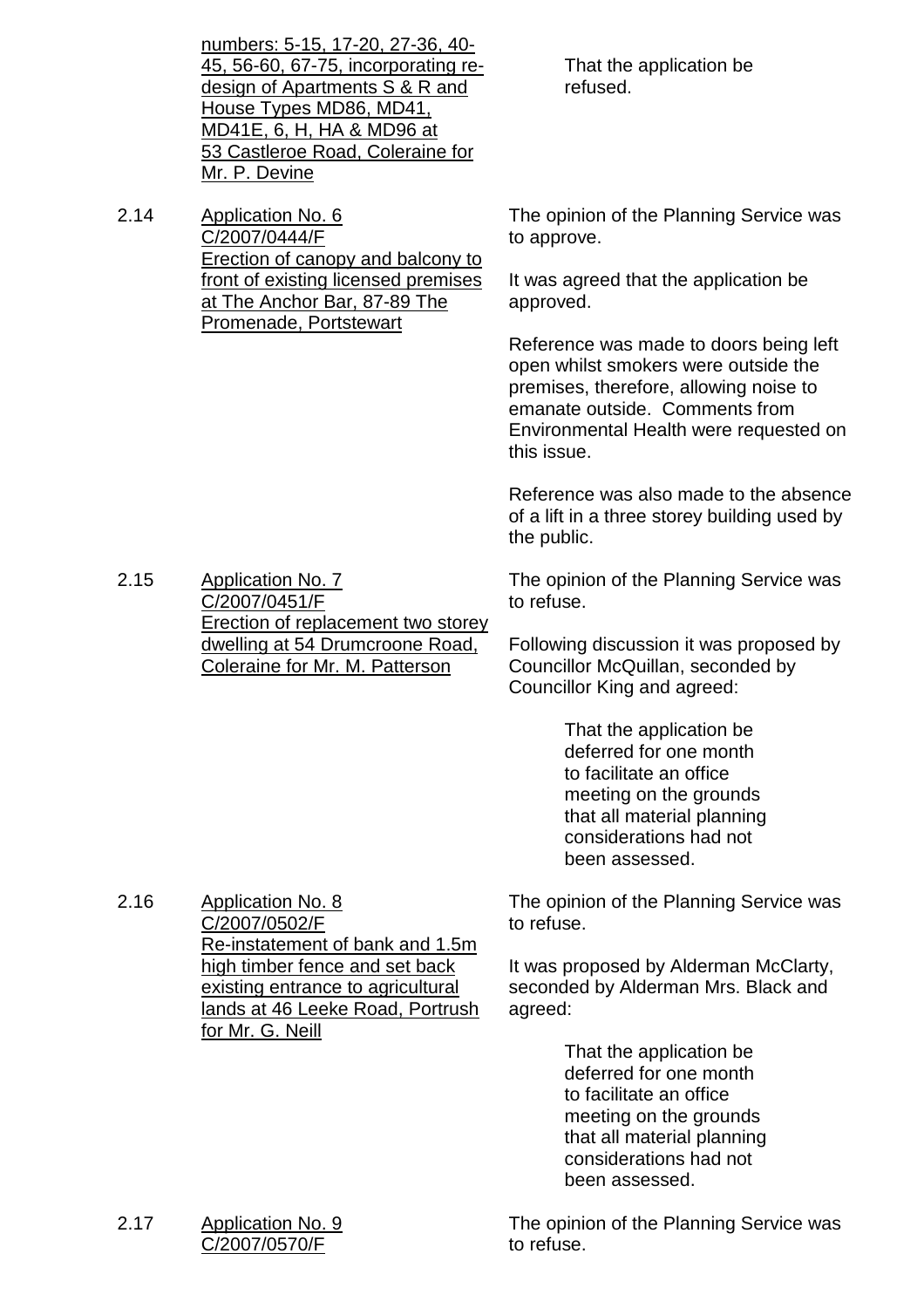Two and a half storey dwelling with ground floor parking to rear of 19 and 21 Main Street, Portrush for Mr. E. Brolly It was proposed by Councillor Hillis, seconded by Alderman Mrs. Hickey and agreed: That the application be deferred for one month to facilitate an office meeting on the grounds that all material planning considerations had not been assessed. 2.18 Application No. 10 C/2007/0573/F Erection of two storey detached three bedroom dwelling including re-location of window adjacent to 1 Cove Hill Park, Coleraine for Mr. R. O'Neill The opinion of the Planning Service was to refuse. It was proposed by Councillor McLaughlin, seconded by Alderman Mrs. Hickey and agreed: That the application be

deferred for one month to facilitate an office meeting on the grounds that all material planning considerations had not been assessed.

The opinion of the Planning Service was to refuse.

The application had now been withdrawn.

2.19 Application No. 14 C/2007/0635/F Residential development (comprising 38 no. apartments, associated car parking and communal private and public open space) (re-advertisement – amended proposal) at 83, 85, 87 and 89 Strand Road, Coleraine for O'Kane & Devine Ltd.

> The opinion of the Planning Service was to refuse.

It was proposed by Councillor Dallat, seconded by Alderman Mrs. Hickey and agreed:

> That the application be deferred for one month to facilitate an office meeting on the grounds that all material planning considerations had not been assessed.

2.21 Application No. 21 C/2007/0766/F Erection of 51 no. apartments, 15

The opinion of the Planning Service was to refuse.

2.20 Application No. 18 C/2007/0684/O

Proposed redevelopment of existing farmyard to provide site for rural style dwelling within an existing housing cluster between 17 and 19 Liscall Road, Garvagh for Mr. S. Gillan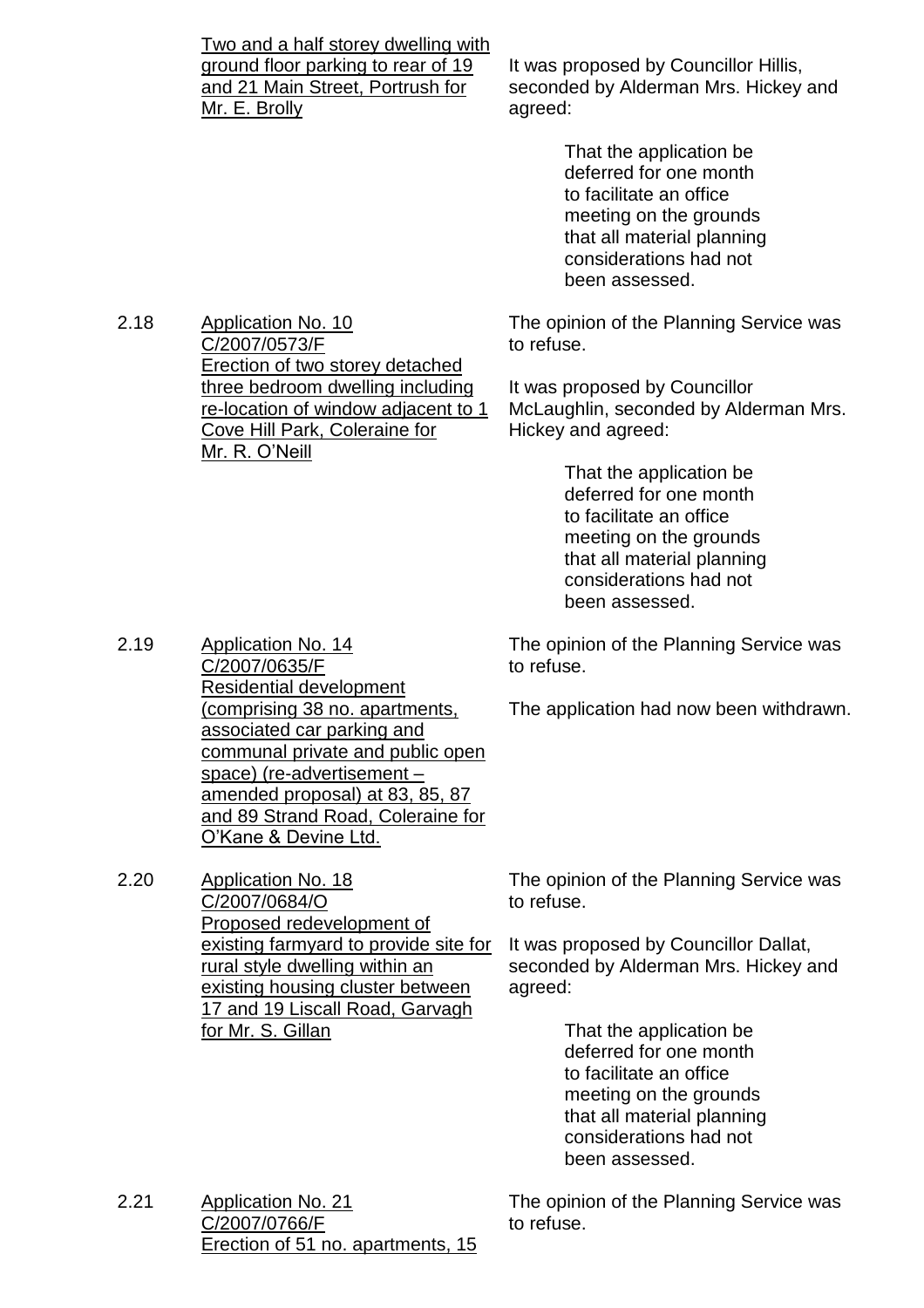no. townhouses and associated road layout adjacent to Willowfields, Atlantic Road, Coleraine for McCloskey & O'Kane Ltd.

Consideration was given to e-mail dated 8<sup>th</sup> November, 2007 from Pearl Wishart (previously supplied).

It was proposed by the Mayor, seconded by Councillor McQuillan and unanimously agreed:

> That Council support the refusal.

The opinion of the Planning Service was to refuse.

It was proposed by Councillor McLaughlin and seconded by Alderman Mrs. Black:

> That the application be deferred for one month to facilitate an office meeting on the grounds that all material planning considerations had not been assessed.

As an amendment it was proposed by Councillor McQuillan and seconded by Councillor Ms. Alexander:

> That Council support the refusal.

On being put to the Meeting the amendment was lost, eight members voting in favour and ten members voting against.

The substantive motion was then put to the Meeting and was carried, eleven members voting in favour and six members voting against.

The opinion of the Planning Service was to approve.

Consideration was given to letter of objection dated 6<sup>th</sup> December, 2007 from Mr. K. J. H. Gouk (previously supplied).

It was proposed by Councillor Ms. Alexander, seconded by Councillor King and agreed:

> That the application be deferred for one month to facilitate an office meeting on the grounds

2.22 Application No. 22 C/2007/0777/F 6 no. apartments within a three storey building and roof space accommodation with access to rear parking and amenity space. Access from Captain Street Upper. Demolition of 8 and 10 Captain Street Upper for G. O'Kane

2.23 Application No. 28 C/2007/0845/F Two dwellings with integral garaging at Islay Court/Circular Road, Castlerock for Mr. D. Moore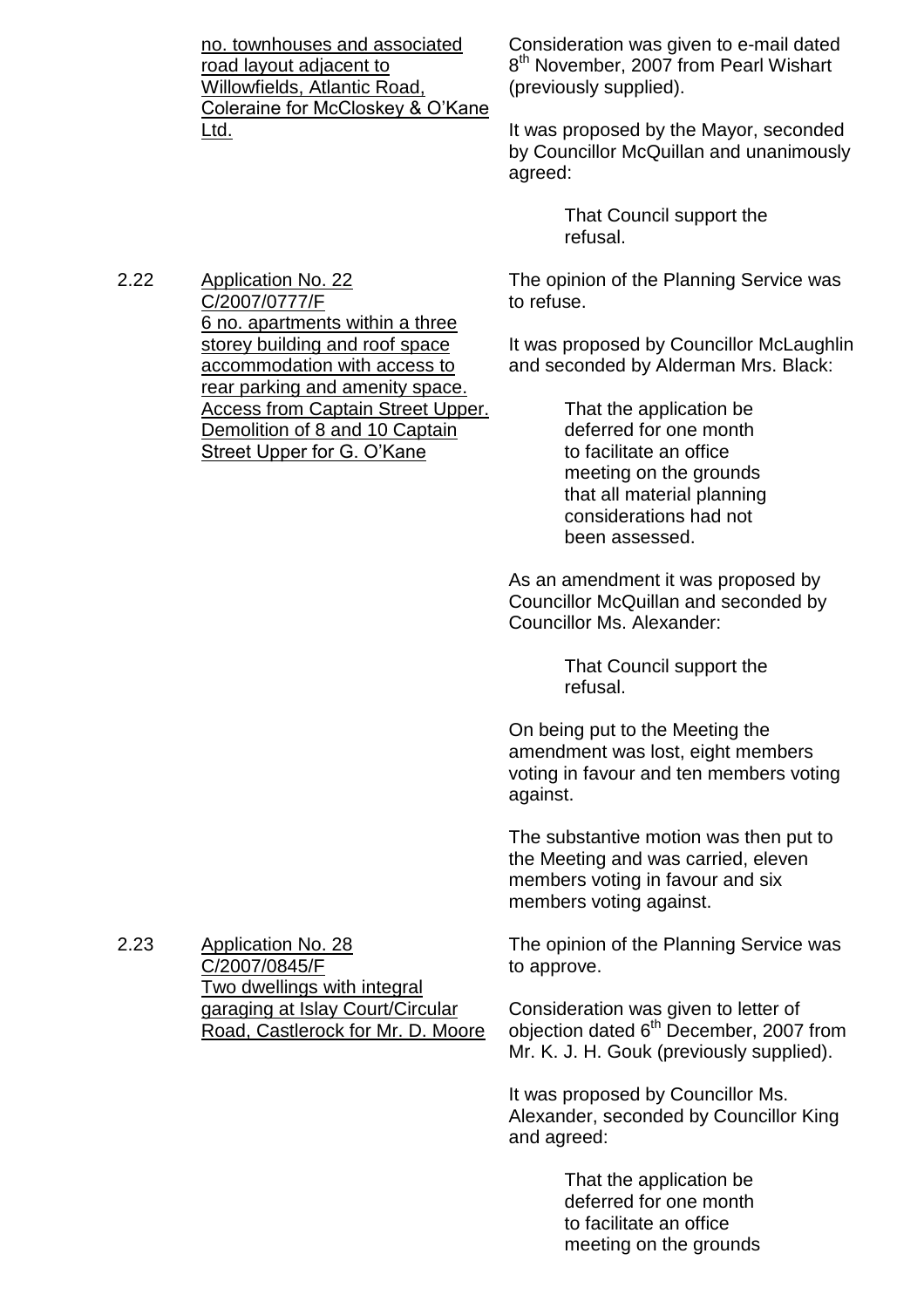that all material planning considerations had not been assessed.

The application would be held to the April office meetings as requested.

The opinion of the Planning Service was to refuse.

It was proposed by Councillor Dallat, seconded by Councillor McLaughlin and agreed:

> That the application be deferred for one month to facilitate an office meeting on the grounds that all material planning considerations had not been assessed.

The opinion of the Planning Service was to refuse.

It was proposed by Councillor Gilkinson, seconded by Councillor Fitzpatrick and agreed:

> That Council support the refusal.

The opinion of the Planning Service was to refuse.

It was noted that this was a retrospective application.

Following discussion it was proposed by Councillor Ms. Alexander and seconded by Alderman Mrs. HIckey:

> That Council support the refusal.

As an amendment it was proposed by Alderman McClarty and seconded by the Deputy Mayor:

> That the application be deferred for one month to facilitate an office meeting on the grounds that all material planning considerations had not been assessed.

2.24 Application No. 29 C/2007/0847/O Proposed demolition of dwellings Nos. 5 and 7 to enable a site of housing development for 2 no. detached and 6 no. semi-detached dwellings for residential purposes at Nos. 5 and 7 St. Paul's Road, Articlave for Mr. M. Clancy

2.25 Application No. 30 C/2007/0875/F Re-development to include 2 no. two storey detached dwellings and 4 no. two and a half storey townhouses with associated road and drainage layout and landscaping at 101 and 103 Station Road, Portstewart for Dolsis Property Ltd.

2.26 Application No. 34 C/2007/0934/F Erection of 1 no. detached dwelling, 1 no. replacement dwelling and conversion of stone barn to create 2 no. cottages – amendment to extant approval C/2003/0610/F at 12 Ballymacrea Road, Portrush for N. M. **Developments**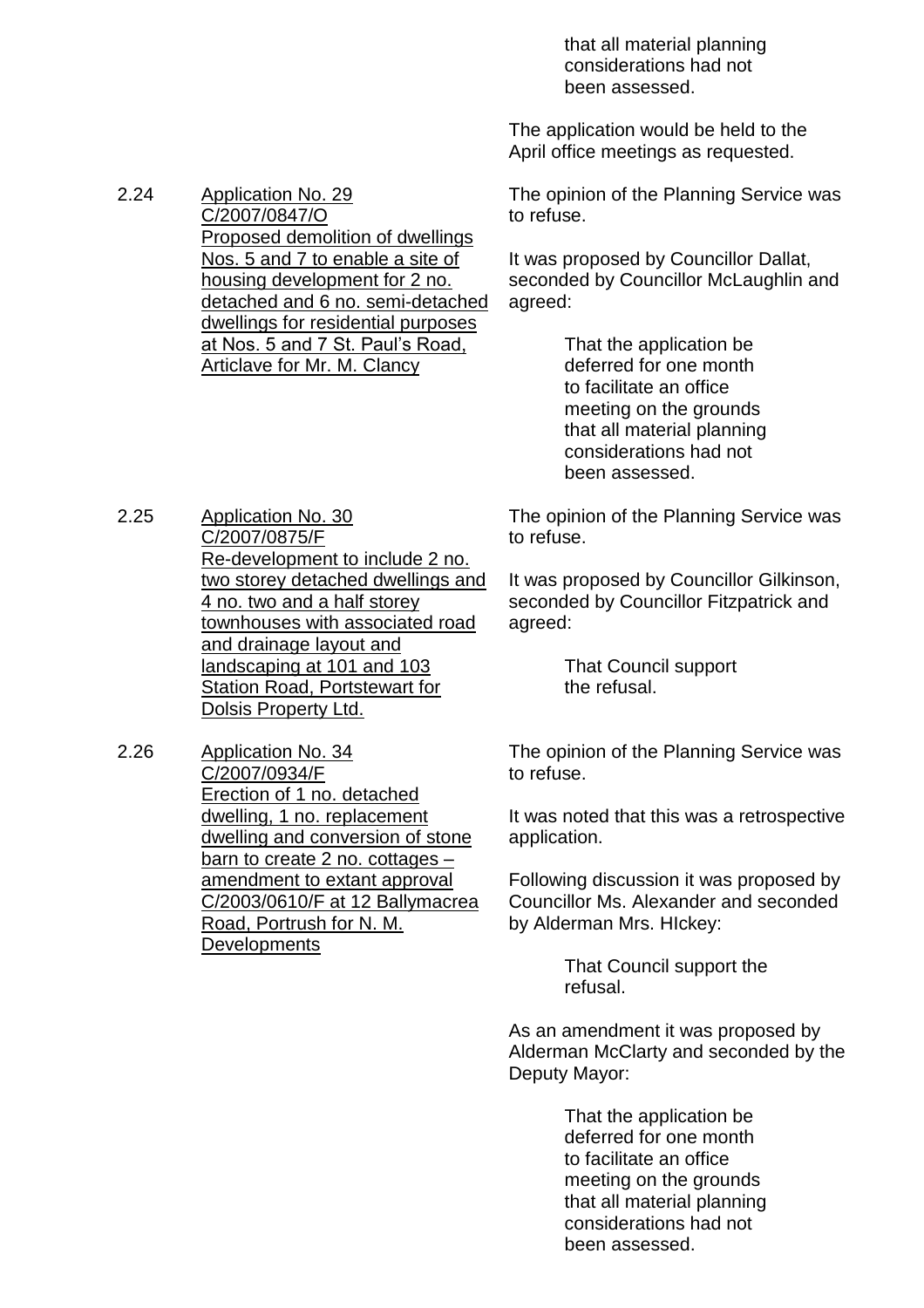On being put to the Meeting the amendment was lost, five members voting in favour and twelve members voting against.

The substantive motion was then put to the Meeting and was carried, twelve members voting in favour and two members voting against.

The opinion of the Planning Service was to refuse.

It was proposed by Councillor Ms. Alexander, seconded by the Deputy Mayor and agreed:

> That the application be deferred for one month to facilitate an office meeting on the grounds that all material planning considerations had not been assessed.

Councillor Gilkinson voiced his opposition to the deferral.

The opinion of the Planning Service was to refuse.

It was proposed by Councillor Ms. Alexander and seconded by Councillor Hillis:

> That the application be deferred for one month to facilitate an office meeting on grounds relating to density and design.

As an amendment it was proposed by Alderman Creelman and seconded by Alderman McClarty:

> That Council support the refusal.

On being put to the Meeting the amendment was carried, fourteen members voting in favour and two members voting against.

The opinion of the Planning Service was to refuse.

2.27 Application No. 41 C/2007/0962/O Re-location of existing dwelling to adjacent side garden adjacent to 25 Islandtasserty Road, Portrush for Mr. A. Owen

2.28 Application No. 42 C/2007/0966/F Demolition of Metropole House Hotel and erection of 41 no. apartments with associated car parking (Amendment to previous approval C/2006/0027/F) on land at the Metropole House Hotel, 70-72 Eglinton Street, Portrush for Enzo Developments Ltd.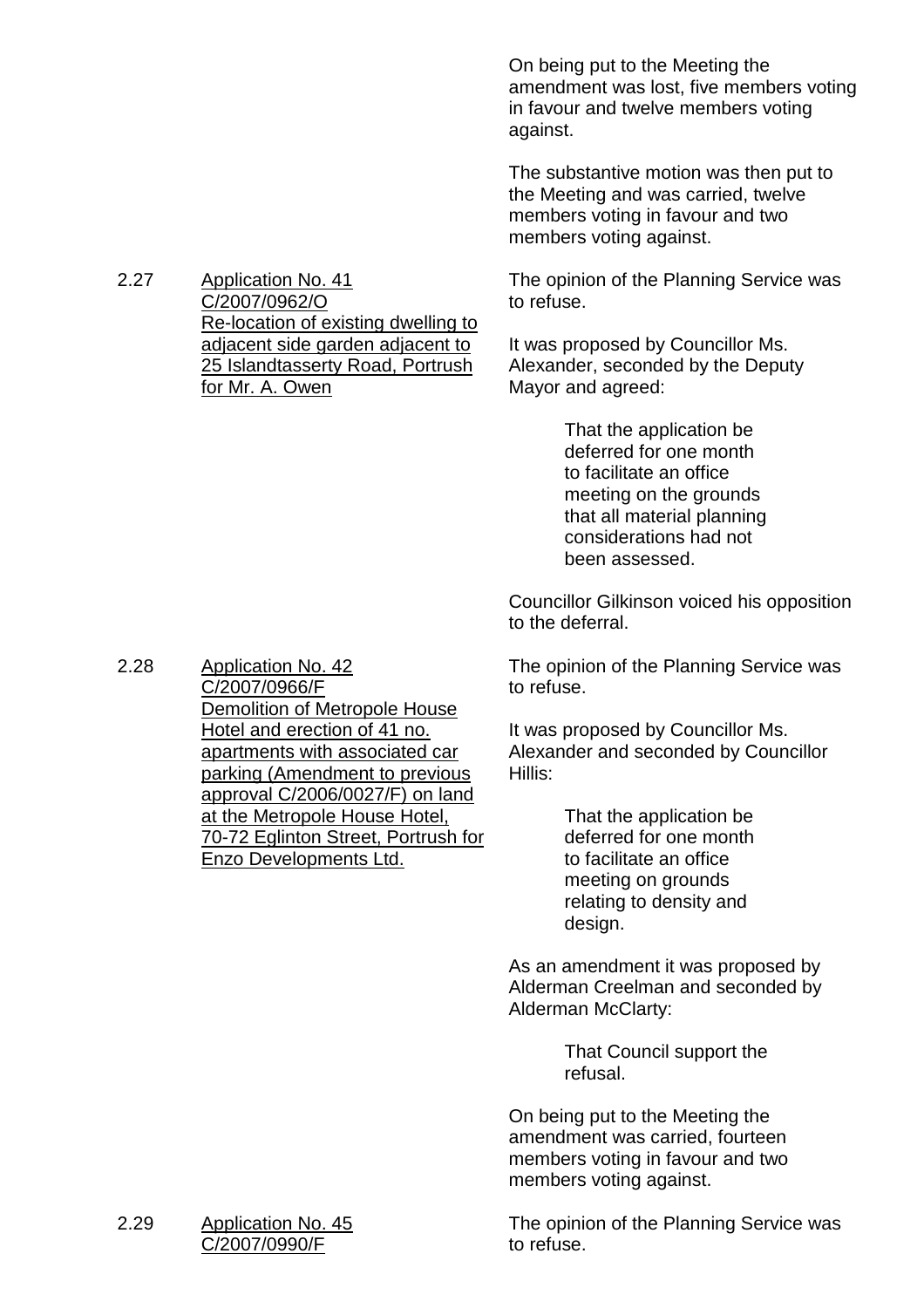First floor extension over existing garage at 18 Swilly Road, Portstewart for Mr. and Mrs. K. Wright

2.30 Application No. 49 C/2007/1026/F Two storey extension with sunroom to north west elevation and demolition of existing garage at 30 Leeke Road, Portrush for Mr. J. Richardson

The application had now been withdrawn.

The opinion of the Planning Service was to refuse.

It was proposed by Councillor Ms. Alexander, seconded by Alderman Mrs. Black and agreed:

> That the application be deferred for one month to facilitate an office meeting on the grounds that all material planning considerations had not been assessed.

The opinion of the Planning Service was to refuse.

It was proposed by Councillor Dallat, seconded by Councillor Leonard and agreed:

> That the application be deferred for one month to facilitate an office meeting on the grounds that all material planning considerations had not been assessed.

The opinion of the Planning Service was to refuse.

It was proposed by Councillor Dallat, seconded by Councillor McLaughlin and agreed:

> That the application be deferred for one month to facilitate an office meeting on the grounds that all material planning considerations had not been assessed.

The opinion of the Planning Service was to approve.

It was proposed by Councillor Fitzpatrick, seconded by Alderman Mrs. Hickey and agreed:

2.31 Application No. 50 C/2007/1043/F Change of house type utilising the contours of the site to create lower ground floor level to existing approved scheme (Planning Ref. C/2007/0095/RM) adjacent to 92 Carhill Road, Garvagh for Mr. C. McKeefry

2.32 Application No. 56 C/2007/1090/O Construction of two dwellings adjacent to 12 Drumagarner Road, Kilrea for Mr. J. O'Kane

2.33 Application No. 60 C/2007/1114/F Two storey rear extension and dormer extension to rear of 4 Adelaide Avenue, Coleraine for Mr. and Mrs. McClarty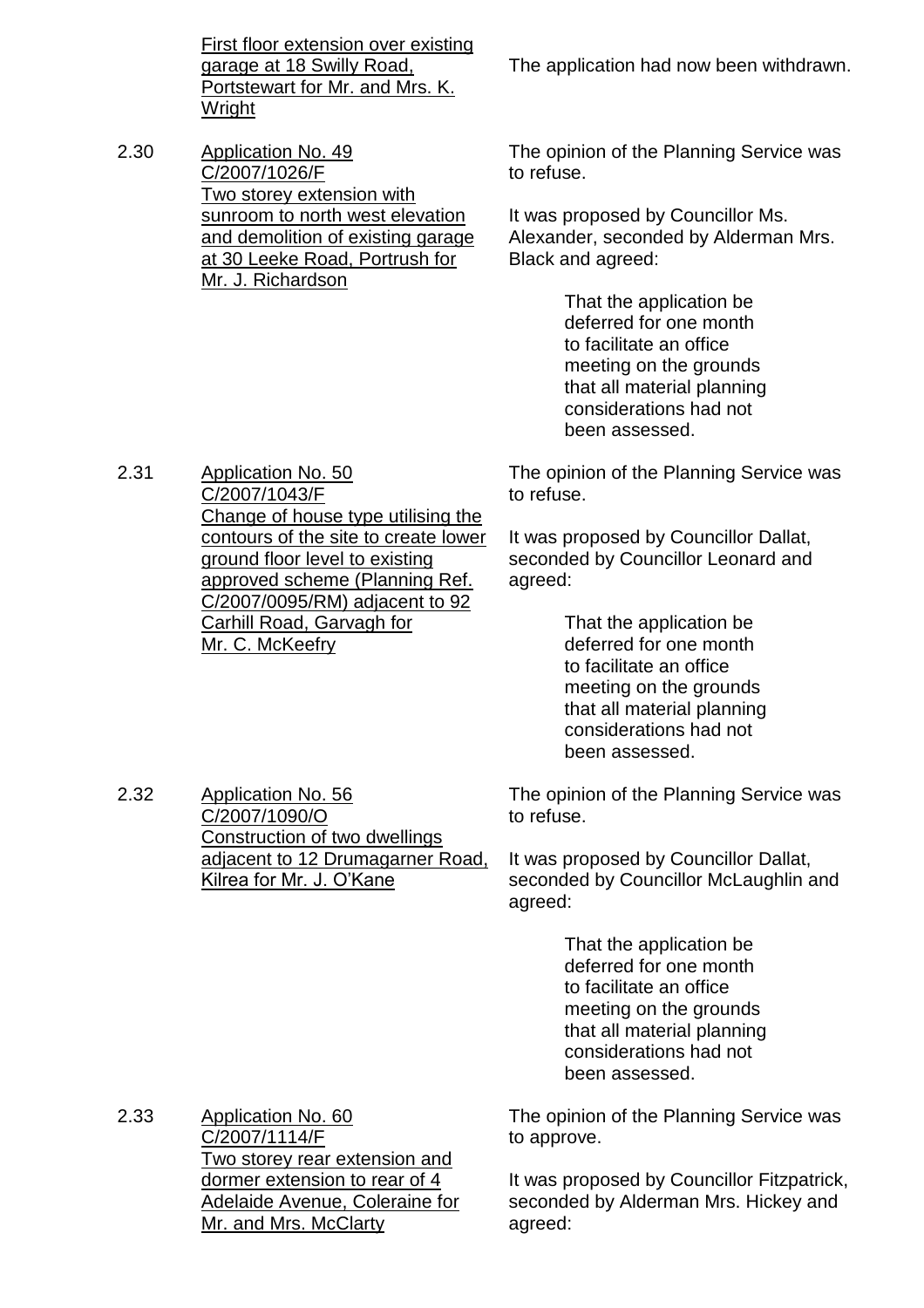That the application be deferred for one month to facilitate an office meeting on the grounds that all material planning considerations had not been assessed.

The opinion of the Planning Service was to refuse.

It was proposed by Councillor King, seconded by the Deputy Mayor and agreed:

> That the application be deferred for one month to facilitate an office meeting on the grounds that all material planning considerations had not been assessed.

The opinion of the Planning Service was to refuse.

It was proposed by Alderman McClarty, seconded by Councillor Fitzpatrick and agreed:

> That the application be deferred for one month to facilitate an office meeting on the grounds that all material planning considerations had not been assessed.

The opinion of the Planning Service was to approve.

It was proposed by Councillor Fitzpatrick, seconded by Councillor Dallat and agreed:

> That the application be deferred for one month to facilitate an office meeting on grounds relating to design.

The application would be held to the April office meetings as requested.

It was noted that this was not a planning application but a pre application enquiry and would be withdrawn from the

2.34 Application No. 62 C/2007/1146/F Proposed replacement dwelling and garage at 23 Greenhill Road, Aghadowey for Mr. D. McLean

2.35 Application No. 66 C/2007/1160/F Proposed two storey dwelling adjacent to No. 11 Hillview Park, Coleraine for Messrs. T. Austin

2.37 Application No. 75 C/2008/0008 Mixed use development –

2.36 Application No. 67

C/2007/1164/F

Proposed loft conversion/extension

and alterations at 7 Malin Crescent, Portstewart for Mr. and Mrs. C. Doherty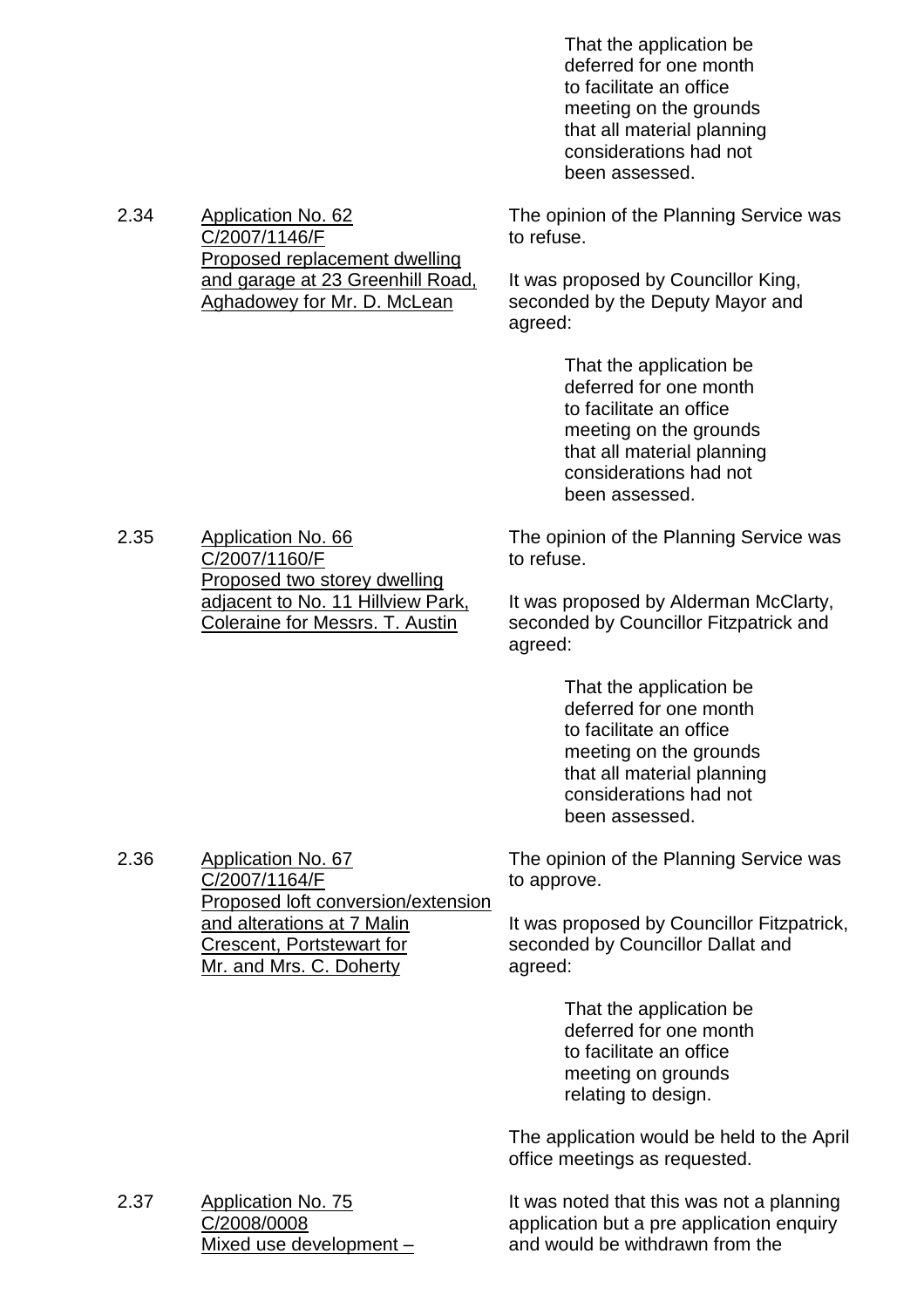comprising business and residential use at 22a Bushmills Road, Coleraine for Mr. A. Irwin

2.38 Application No. 77 C/2008/0014/F Two storey rear and side extensions to dwelling at 9 Roselick Road, Portstewart for Mr. S. Moore

planning schedule.

The opinion of the Planning Service was to approve.

Reported that, due to a late consultation response from the Environment and Heritage Service, the application would be withdrawn from the schedule. The application would be brought back to Committee in due course.

# **3.0 OFFICE MEETINGS**

It was noted that the office meetings would be held on Friday, 28<sup>th</sup> March, 2008.

#### **4.0 PLANNING ISSUES RAISED BY MEMBERS**

| 4.1 | <b>Planning Service - Forms</b>                                          | Mr. Duffy answered questions regarding<br>problems encountered by Agents regarding<br>completion of forms.                                 |
|-----|--------------------------------------------------------------------------|--------------------------------------------------------------------------------------------------------------------------------------------|
| 4.2 | <b>Carthall Manor, Coleraine</b>                                         | Reference was made to tree planting at the<br>housing development at Carthall Manor.                                                       |
|     |                                                                          | Mr. Duffy would seek a report from the Case<br>Officer.                                                                                    |
| 4.3 | C/2007/0320/F<br><b>Aghadowey Food Services</b>                          | An update was requested on this application.                                                                                               |
| 4.4 | C/2006/1091/O<br>Rear of 38 Gateside Road,<br>Coleraine - Mr. Irons      | An update was requested on this application.                                                                                               |
| 4.5 | Enterprise Avenue,<br>Portstewart                                        | Reference was made to a bungalow being<br>demolished in Enterprise Avenue, Portstewart<br>and being replaced with a three storey dwelling. |
|     |                                                                          | Mr. Duffy would ask the Enforcement Section to<br>investigate.                                                                             |
| 4.6 | Sign - Garden Centre<br>Dunhill Road, Coleraine                          | An update was requested regarding this matter.                                                                                             |
| 4.7 | Development - Millburn Road,<br>Coleraine                                | Mr. Duffy was asked if this development was<br>being built in accordance with planning<br>approval.                                        |
| 4.8 | C/2006/0281<br><b>Apartment Development at</b><br>61-63 Portstewrt Road, | This application referred to outline planning<br>permission for apartment development with<br>retention of trees being a condition.        |
|     | Coleraine                                                                | Mr. Duffy was asked to clarify Enforcement                                                                                                 |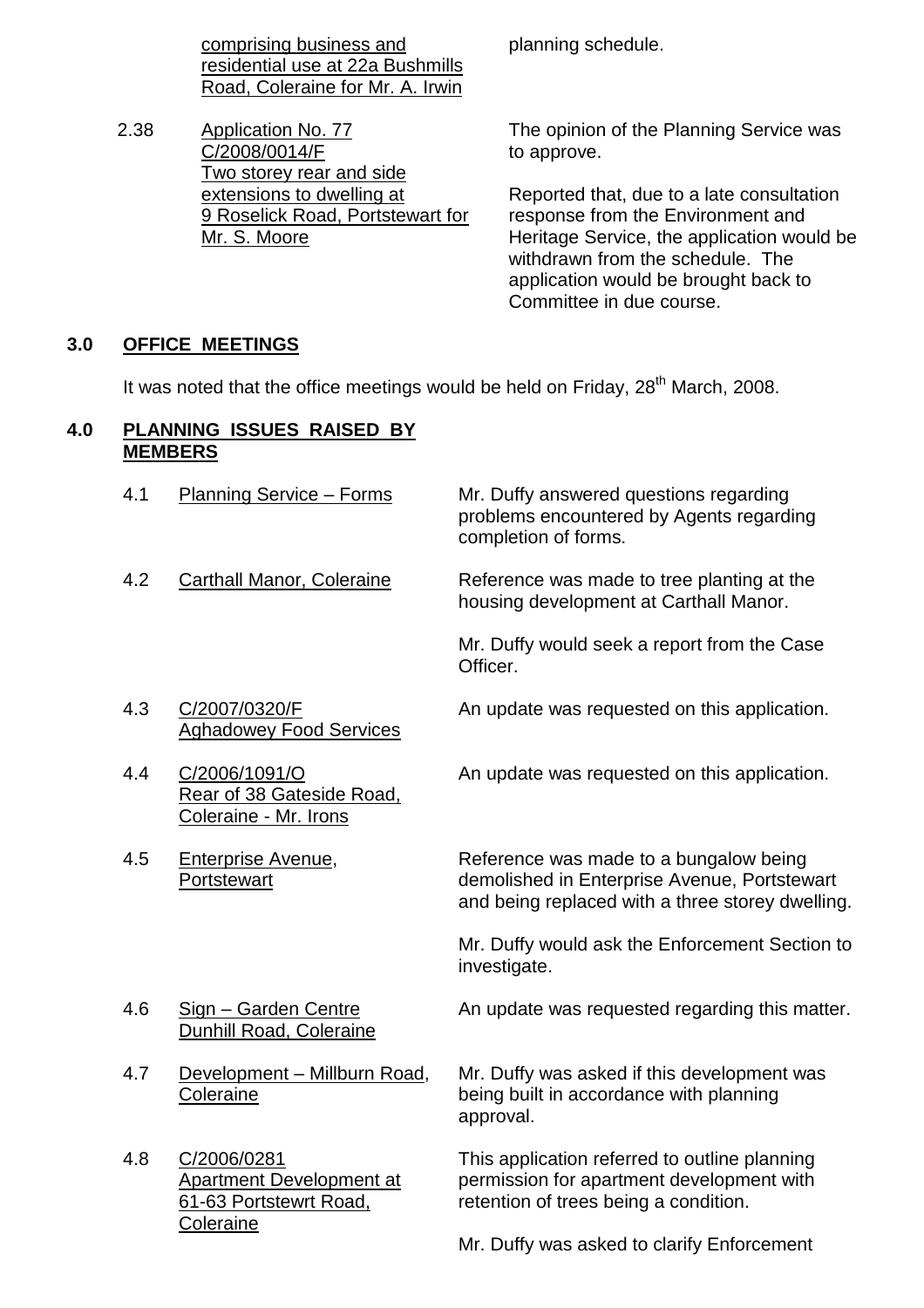Section's comments that removal of trees did not constitute a breach of planning.

4.9 Enforcement Mr. Duffy explained the deferral process for PPS 14 applications. He stated that he was not aware of any enforcement action against business developments in the countryside but pointed out that Planning Service would recommend the submission of PPS 14 applications as unauthorised development would be pursued through Enforcement.

#### **5.0 PLANNING APPEALS INFORMATION**

5.1 Appeal for Renewal of outline permission for 4 no. apartments to replace existing dwelling at No. 112 Strand Road, Portstewart – Mr. C. Mullan

Reported that the Department had decided to withdraw its reason for refusal in respect of this appeal. (Copy letter dated  $13<sup>th</sup>$  February, 2008 from the Planning Service to the Planning Appeals Commission together with draft conditions of approval previously supplied).

5.2 Article 32 Appeals (a) Dwelling adjacent to No. 42 Glen Road, Garvagh for Mr. G. Mullen (b) Detached dwelling and garage (Replacement for No. 6 Formoyle Road), adjacent to No. 7 Formoyle Road for Mr. W. King

Noted.

Reported that the Department, having noted a recent PAC decision in respect of a similar case, had withdrawn its prematurity reason for refusal in respect of these appeals. (Copy letters dated 15<sup>th</sup> and 18<sup>th</sup> February, 2008 from the Planning Service to the Planning Appeals Commission previously supplied).

Noted.

#### **6.0 NILGA DRAFT RESPONSE TO DRAFT PPS 18 (RENEWABLE ENERGY)**

Consideration was given to the NILGA draft response to Draft PPS 18 (Renewable Energy) (previously supplied).

Following discussion it was proposed by Councillor Ms. Alexander, seconded by Alderman Mrs. Hickey and agreed:

That Council request that the closing date for responses be extended to facilitate a Council response.

#### **7.0 PLANNING POLICY STATEMENT 14 - EMERGING FINDINGS**

Consideration was given to the Acting Town Clerk and Chief Executive's Report on Planning Policy Statement 14 – Emerging Findings (previously supplied).

It was noted that following the events facilitated by Community Technical Aid feedback would be submitted by CTA to the Executive Sub-Committee and would be taken into account in the preparation of a revised draft PPS 14. The revised draft statement was expected to be published at the end of April 2008 with a four month period of consultation.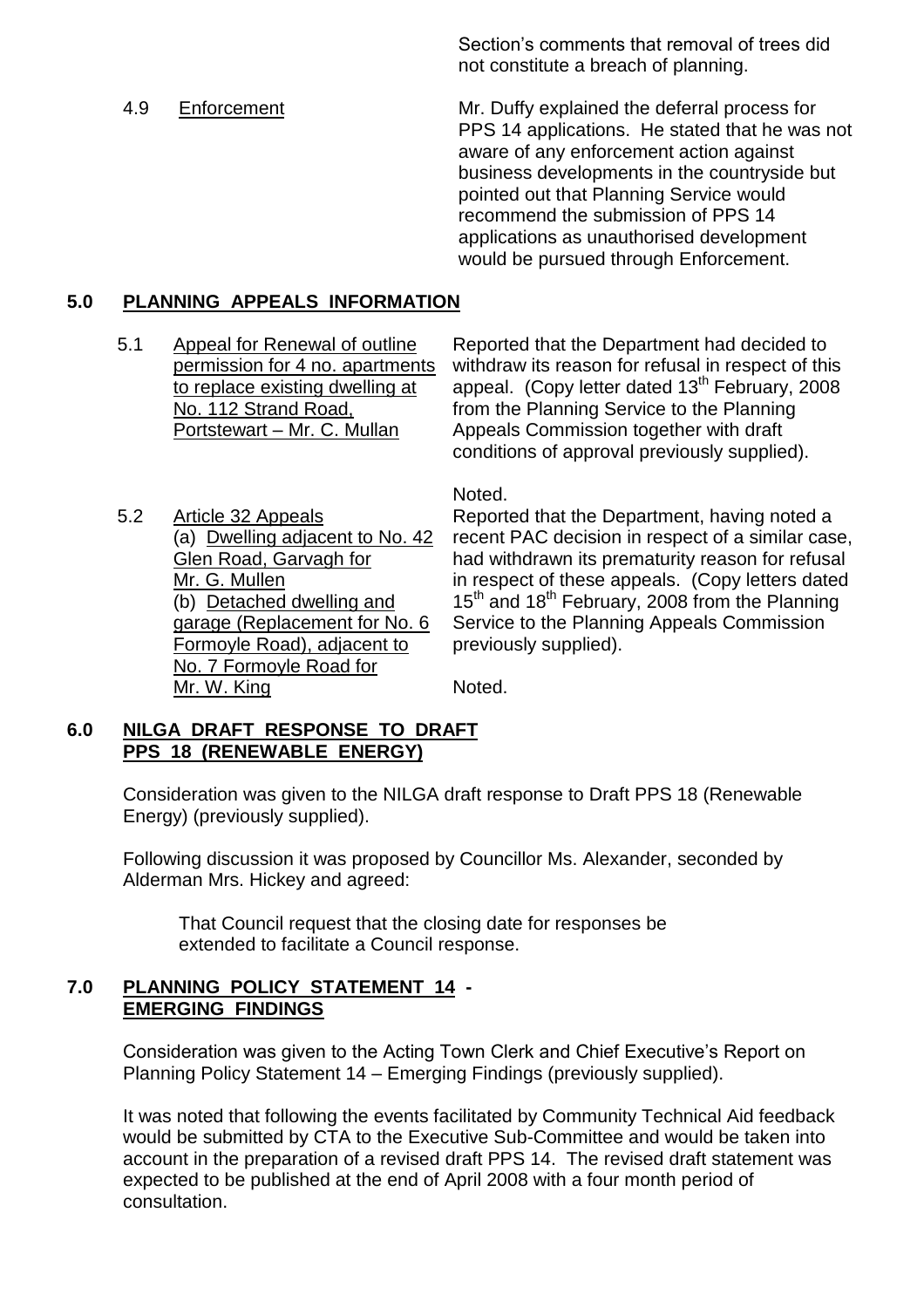# **8.0 TENDER FOR PLANNING CONSULTANTS**

Consideration was given to the Acting Town Clerk and Chief Executive's Report on Tender for Planning Consultants (previously supplied).

A total of eight tenders had been received as follows:

|    | <b>CONSULTANCY</b>                   | <b>Hourly Rates</b>       |
|----|--------------------------------------|---------------------------|
| 1. | Llewelyn Davies Yeang, Belfast       | Project Leader £171.00    |
|    |                                      | Senior Consultant £103.00 |
| 2. | Colin Buchanan, Belfast              | Project Leader £140.00    |
|    |                                      | Senior Consultant £110.00 |
| 3. | <b>BDP Planning, Belfast</b>         | Project Leader £85.22     |
|    |                                      | Senior Consultant £48.46  |
| 4. | Fleming/Mounstephen, Belfast         | Project Leader £85.00     |
|    |                                      | Senior Consultant£65.00   |
| 5. | WDR and RT Taggart, Belfast          | Project Leader £80.00     |
|    |                                      | Senior Consultant £75.00  |
| 6. | Ross Planning, Cookstown             | Project Leader £80.00     |
|    |                                      | Senior Consultant £60.00  |
| 7. | Scott Wilson, Belfast                | Project Leader £77.00     |
|    |                                      | Senior Consultant £55.00  |
| 8. | Elevate Planning Consultancy, Antrim | Project Leader £60.00     |
|    |                                      | Senior Consultant £50.00  |

All eight tenders were assessed against the following criteria:

- (a) Background experience in terms of the range of commissions and clients for whom work was undertaken:
- (b) Amount of recent relevant experience with particular regard to experience in advising local authorities on a range of particular planning issues;
- (c) Management Structure/Resources;
- (d) Hourly Rates;
- (e) Approach to the Brief.

This resulted in the following three highest scoring tenders:

|                              | Scoring |     |
|------------------------------|---------|-----|
| <b>BDP Planning, Belfast</b> |         | 1st |
| Scott Wilson, Belfast        | 40      | 2nd |
| Fleming/Mounstephen, Belfast | 39      | 3rd |

It was agreed, given the small differential in scoring, that all three consultants be invited for interview. The interviews would take place at the beginning of April followed by a Report to the April Planning Committee.

#### **9.0 ST.PATRICK'S WEEK FESTIVAL 2008- INFORMATION LEAFLET**

Reference was made to the St. Patrick's Week Festival 2008 – Information Leaflet.

It was proposed by Councillor McQuillan, seconded by Councillor Gilkinson and agreed:

That Co. Londonderry be used on all Council publications.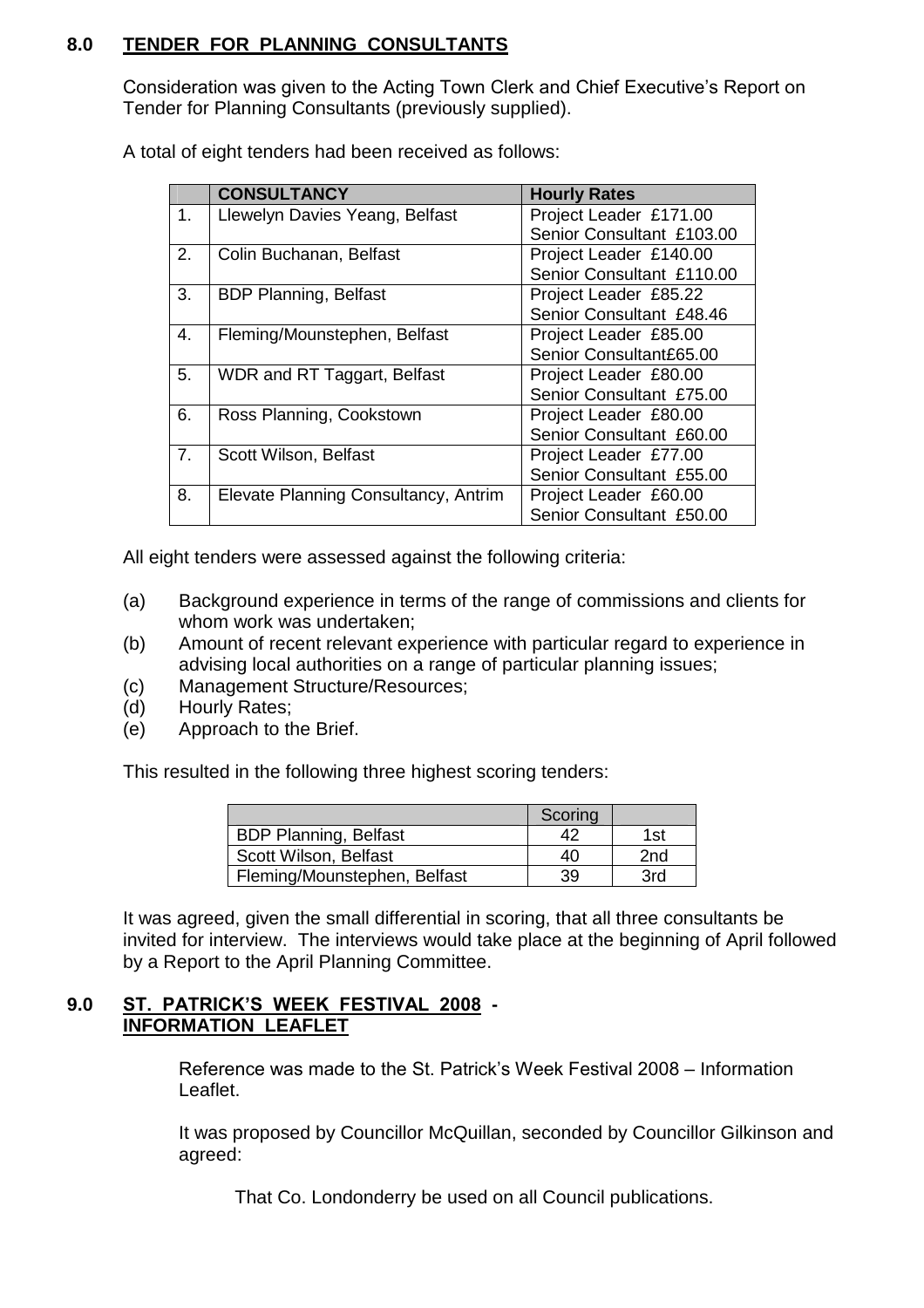# **POLICY AND DEVELOPMENT COMMITTEE**

**18th March, 2008.**

| <b>Present:</b>                   | Councillor N. F. Hillis, in the Chair                                                                                                                                                                                                 |                                                                                                                                                              |
|-----------------------------------|---------------------------------------------------------------------------------------------------------------------------------------------------------------------------------------------------------------------------------------|--------------------------------------------------------------------------------------------------------------------------------------------------------------|
|                                   | The Deputy Mayor, Councillor E. A. Johnston (Mrs.)                                                                                                                                                                                    |                                                                                                                                                              |
|                                   | Aldermen                                                                                                                                                                                                                              |                                                                                                                                                              |
|                                   | E. T. Black (Mrs.)<br>W. T. Creelman<br>(Items $2.0 - 18.0$ )                                                                                                                                                                         | M. T. Hickey (Mrs.)<br>D. McClarty<br>W. J. McClure                                                                                                          |
|                                   | <b>Councillors</b>                                                                                                                                                                                                                    |                                                                                                                                                              |
|                                   | C. S. Alexander (Ms.)<br>(Items 1.0 – 15.0)<br>D. D. Barbour<br>O. M. Church (Mrs.)<br>A. S. Cole<br>J. J. Dallat<br>T. J. Deans<br>E. P. Fielding (Mrs.)<br><b>B.</b> Fitzpatrick                                                    | S. Gilkinson<br>(Items $1.0 - 5.0$ )<br>W. A. King<br>(Items $3.1 - 18.0$ )<br><b>B.</b> Leonard<br>G. L. McLaughlin<br>A. McQuillan<br>(Items $1.0 - 5.0$ ) |
| <b>Officers in</b><br>Attendance: | Acting Town Clerk & Chief Executive, Head of Development<br>Services, Head of Administrative Services, Leisure Services<br>Officer (Facilities) (Items 1.0 – 2.3), Finance Officer (Items 1.0<br>- 7.0) and Administrative Assistant. |                                                                                                                                                              |
| Apology:                          | <b>Councillor McPherson</b>                                                                                                                                                                                                           |                                                                                                                                                              |

#### **1.0 WELCOME**

The Chairman welcomed everyone to the meeting with a special welcome to Councillor Sam Cole on his return to Council following his recent period of illness.

# **2.0 CORPORATE SERVICES REPORT**

The Report of the Director of Corporate Services was considered (previously supplied).

Matters arising:

| 2.1 | <b>Requests for Donations</b> | Council is recommended to approve the                      |
|-----|-------------------------------|------------------------------------------------------------|
|     |                               | following contributions for the financial year<br>2007/08: |

- (i) William Keown Trust £350.
- (ii) Royal National Lifeboat Institution £500 as proposed by Alderman McClarty and seconded by Councillor Dallat.
- (iii) Northern Ireland Hospice £5,000.

2.2 Revision of Charges Council is recommended to approve revised charges for Council facilities for 2008/09 viz: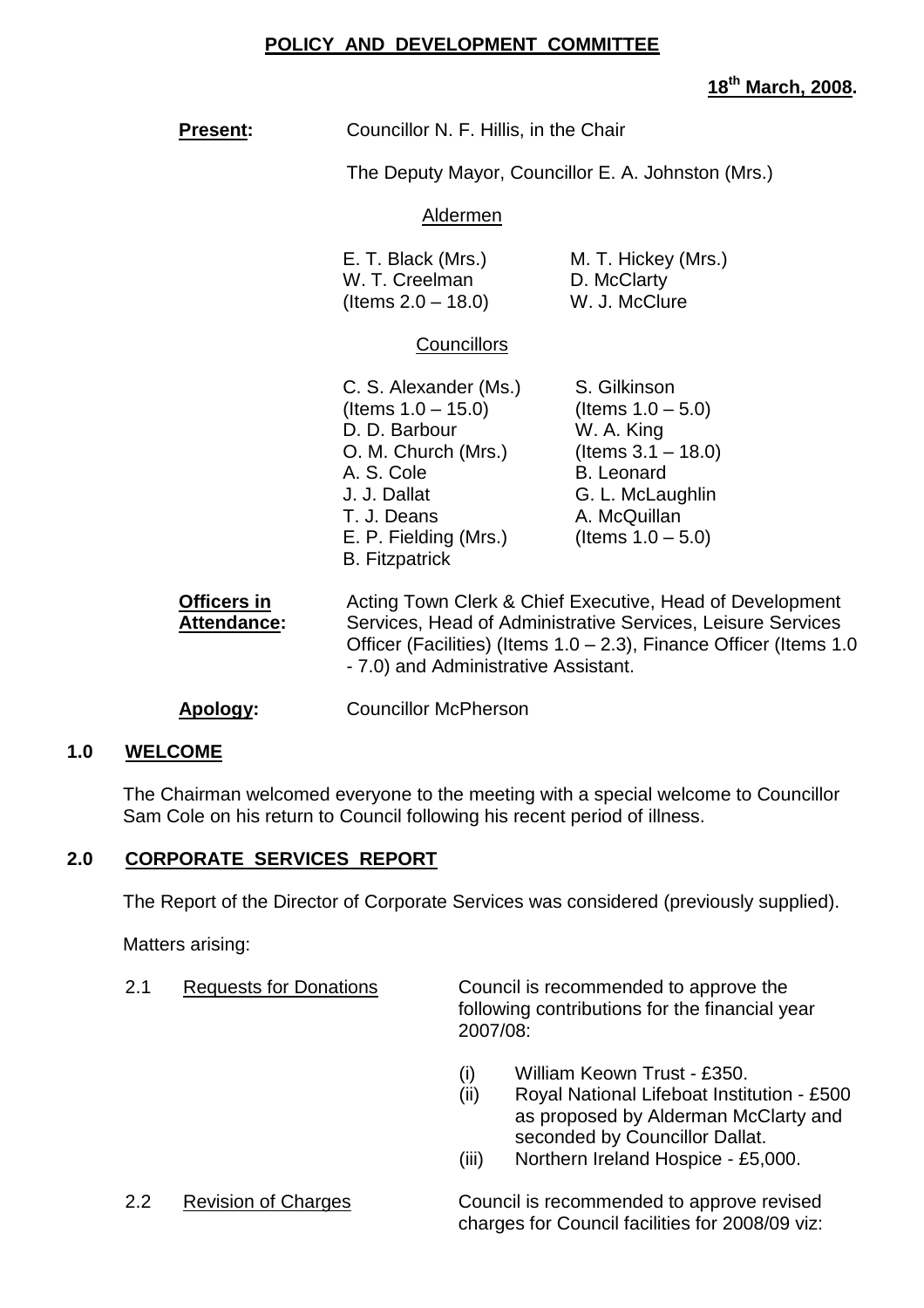#### **Coleraine Marina**

| <b>Boats Up To &amp; Including 7 Metres</b> | <b>Proposed Charge</b> |
|---------------------------------------------|------------------------|
| Summer - April to September                 | £75.00 per metre       |
| Winter - October to March                   | £50.00 per metre       |
| Monthly                                     | £145.00                |
| Weekly                                      | £60.00                 |
| Daily                                       | No Change              |

| <b>Boats Over 7 Metres</b>  | <b>Proposed Charge</b> |
|-----------------------------|------------------------|
| Summer - April to September | £88.00 per metre       |
| Winter - October to March   | £58.00 per metre       |
| Monthly                     | £160.00                |
| Weekly                      | £65.00                 |
| Daily                       | No Change              |

All other charges, including small rowing boats up to 5 metres, to remain at current levels.

#### **Portstewart Harbour**

| <b>Boats Up To &amp; Including 7 Metres</b> | <b>Proposed Charge</b> |
|---------------------------------------------|------------------------|
| Season                                      | £53.00 per metre       |
| Monthly                                     | £105.00                |
| Weekly                                      | £40.00                 |
| Daily                                       | £12.00                 |

| <b>Boats Over 7 Metres</b> | <b>Proposed Charge</b> |
|----------------------------|------------------------|
| Season                     | £70.00 per metre       |
| Monthly                    | £125.00                |
| Weekly                     | £50.00                 |
| Dailv                      | £12.00                 |

| <b>Outer Harbour</b> | <b>Proposed Charge</b> |
|----------------------|------------------------|
| All Boats            | £30.00 per metre       |

# **Portrush Harbour**

| <b>Boats Up To &amp; Including 7 Metres</b> | <b>Proposed Charge</b> |
|---------------------------------------------|------------------------|
| Season                                      | £58.00 per metre       |
|                                             | Minimum Charge £290.00 |
| Monthly                                     | £145.00                |
| Weekly                                      | £50.00                 |
| Daily                                       | £12.00                 |

| <b>Boats Over 7 Metres</b> | <b>Proposed Charge</b> |
|----------------------------|------------------------|
| Season                     | £75.00                 |
| Monthly                    | £145.00                |
| Weekly                     | £50.00                 |
| Dailv                      | £12.00                 |

All other charges to remain at current rates.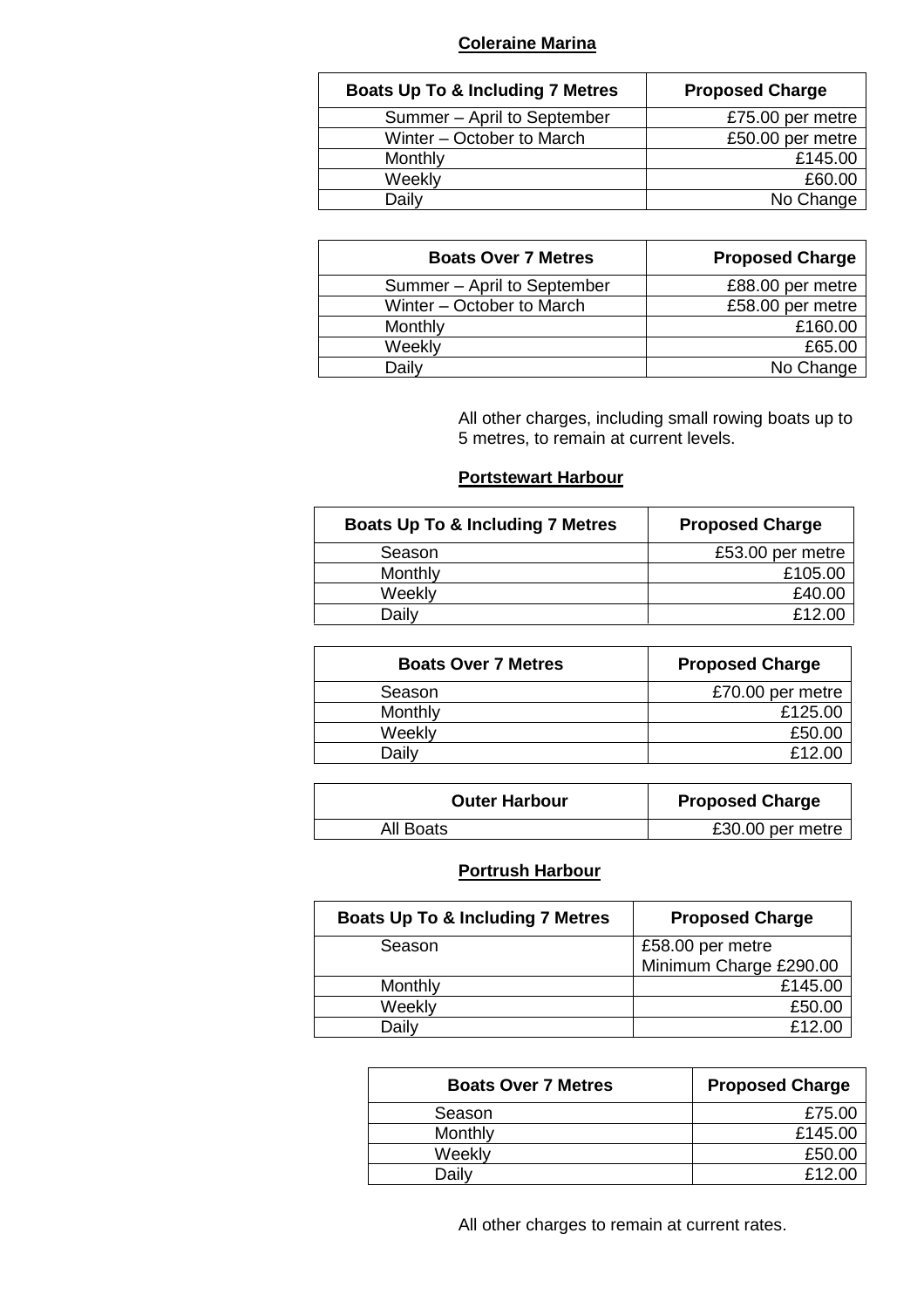#### **Town Hall Charges**

#### Coleraine Town Hall

|         | <b>Main Hall</b>          | <b>Proposed Charge</b> |
|---------|---------------------------|------------------------|
| Daily   | $9.00$ a.m. $-5.00$ p.m.  | £75.00                 |
| Evening | 6.00 p.m. $-11.00$ p.m.   | £75.00                 |
| All Day | 10.00 a.m. $-$ 10.00 p.m. | £130.00                |

Other charges to be held at present levels.

#### Portrush & Portstewart Town Halls

|         | <b>Main Hall</b>          | <b>Proposed Charge</b> |
|---------|---------------------------|------------------------|
| Daily   | $9.00$ a.m. $-5.00$ p.m.  | £70.00                 |
| Evening | 6.00 p.m. $-11.00$ p.m.   | £70.00                 |
| All Day | 10.00 a.m. $-$ 10.00 p.m. | £120.00                |

| <b>Minor Halls &amp; Girvan Room</b> |                          | <b>Proposed Charge</b> |
|--------------------------------------|--------------------------|------------------------|
| Daily                                | $9.00$ a.m. $-5.00$ p.m. | £30.00                 |
| Evening                              | 6.00 p.m. $-11.00$ p.m.  | £30.00                 |

In response to a member's query, Mr. Freeman agreed to review the possibility of a two tier pricing structure for use of Town Halls by organisations inside and outside the Borough.

#### Block Booking Discounts (Non-Commerical)

Council is recommended to continue operation of a block booking system for non-commercial bookings viz:

10 or more bookings per year reduction 20% 20 or more bookings per year reduction  $33^{1}/_{3}\%$ 

The above discount does not apply to commercial bookings.

#### **Coleraine Leisure Centre**

Council is recommended to increase the School Swim charge to £1.40 commencing 1<sup>st</sup> September, 2008.

In response to a member's query, Mr. Freeman confirmed that a review of subsidised charges for particular groups, eg senior citizens, was currently being looked at by the Director of Leisure Services.

2.3 Accounts Members noted that Accounts for February 2008 had been circulated.

#### **3.0 DEVELOPMENT SERVICES REPORT**

The Report of the Head of Development Services was considered (previously supplied).

Matters arising: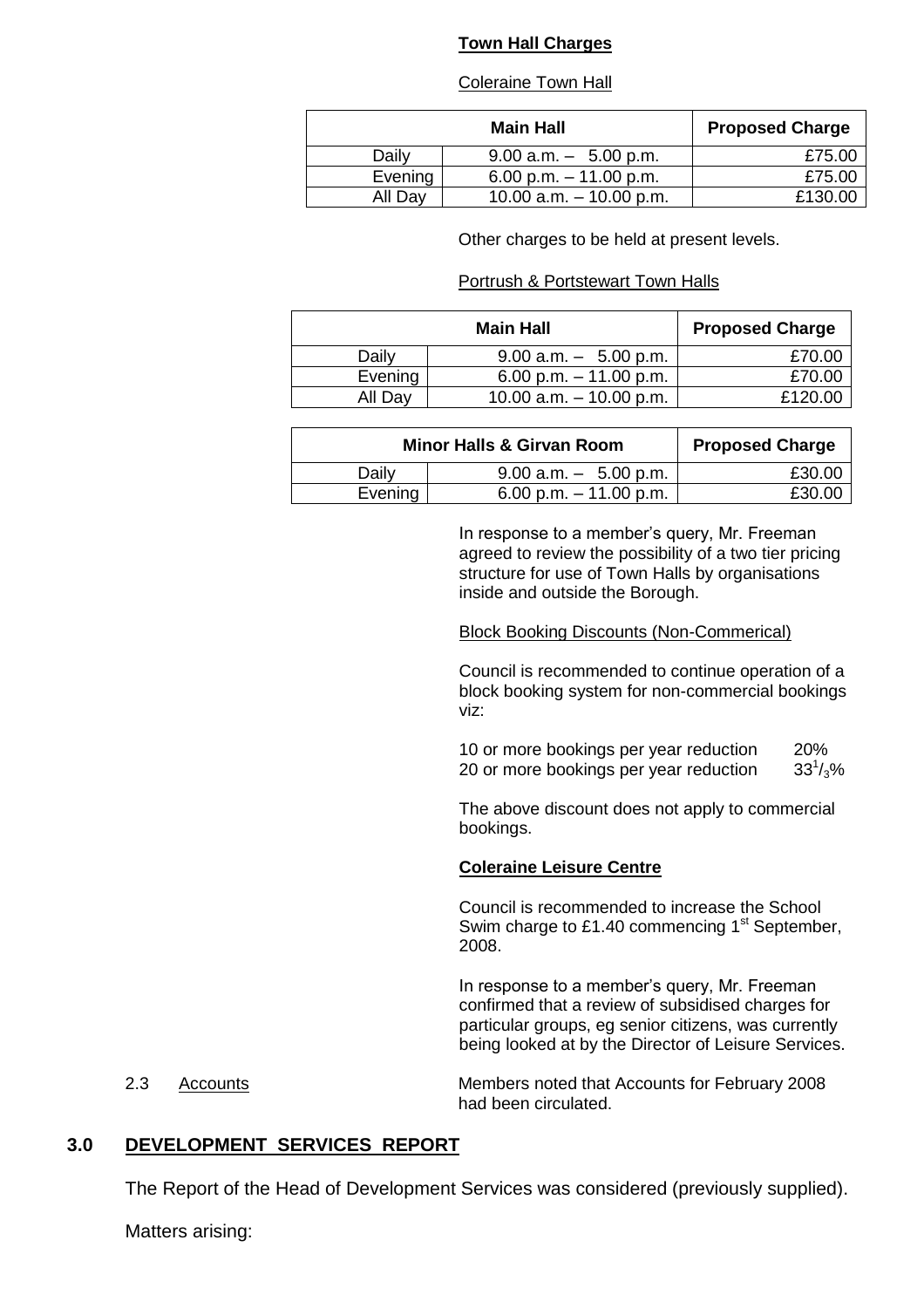Services to the Community contained in the report.

3.1 Delivery of Voluntary Advice Members noted information on this topic, as

Recommended:

That Council make contributions for 2008/09, on the same pro rata basis as previously viz:

- Causeway Citizens' Advice Bureau £89,074.00 (3% increase from 07/08)
- Causeway Women's Aid  $£18,503.00$ (3% increase from 07/08)

3.2 Peace III Members noted that the draft Peace III Action Plan would be presented to Council on  $26<sup>th</sup>$ March, 2008.

3.3 Commercial Unit at North Following previous recommendation that Troggs<br>Coast Watersports Centre be awarded the lease of this facility, a licence be awarded the lease of this facility, a licence agreement and contract for services had now been drawn up by Council's solicitors.

Recommended:

That Council give approval to the Head of Development Services to proceed on the basis as detailed in the report.

3.4 Coleraine Borough Council Council is recommended to approve Branding development of a Council brand focusing on words, which could be used for branding events materials.

> Ms. Mann will present options for the brand to Council on 26<sup>th</sup> March, 2008.

3.5 For Information Council noted information on the following topics, as contained in the report.

- **Mountsandel**
- Coleraine Harbour

Ms. Mann agreed to pass a query on erection of notices in Mountsandel forest to Forestry Commission.

# **4.0 LAND AND PROPERTY REPORT**

The Report of the Head of Administrative Services on Land and Property was considered (previously supplied).

Matters arising:

4.1 Mineral Prospecting Licence Consideration was given to an application from Application **Lonmin Plc for a licence to cover an area**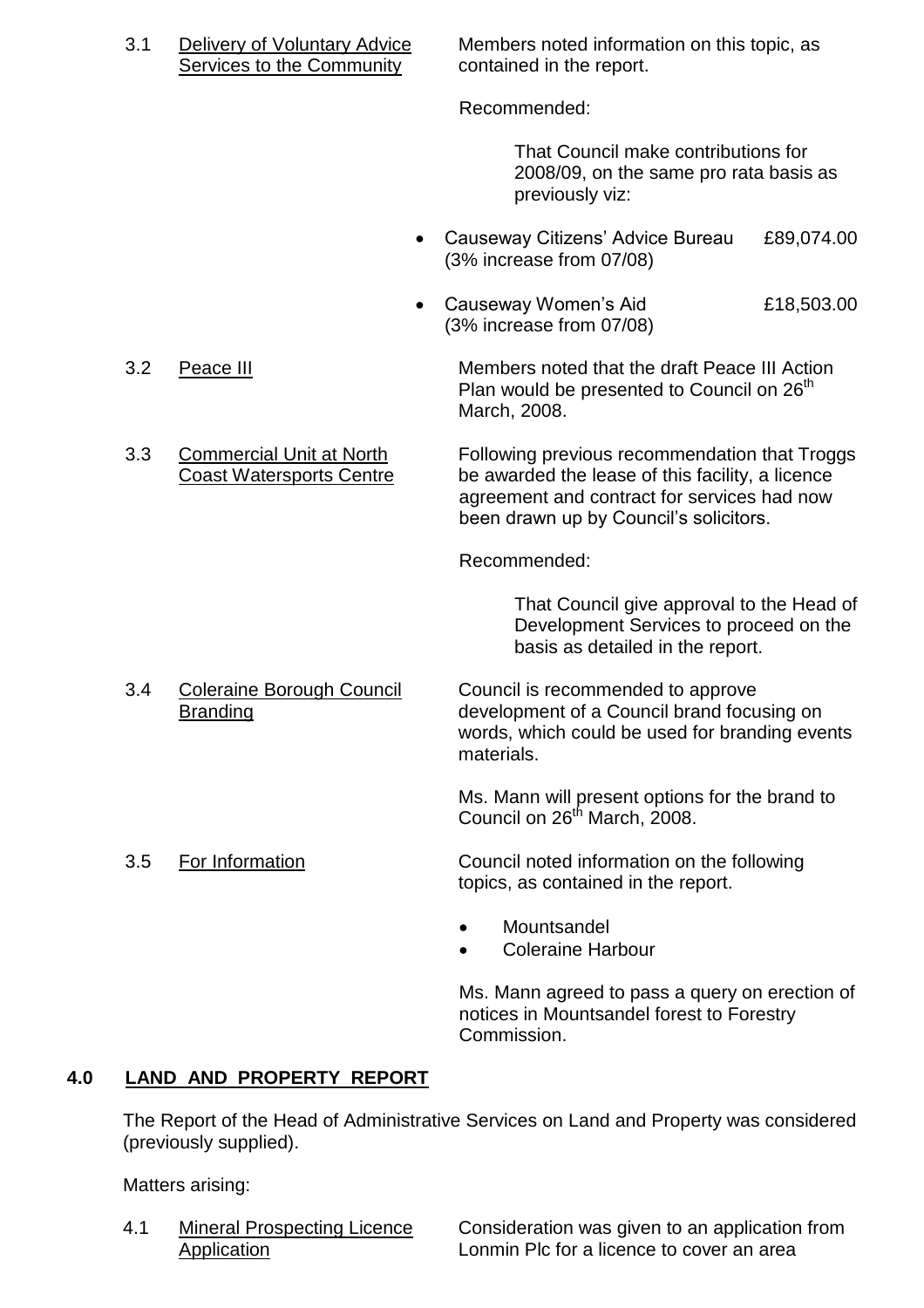between Garvagh and Kilrea and stretching into the Maghera area.

Following discussion, it was proposed by Councillor Dallat, seconded by Councillor McQuillan and recommended:

> That Mr. Snelling write to the Department to express Council's vigorous opposition to this application.

#### **5.0 NOTICE OF MOTION**

The undernoted Notice of Motion was proposed by Councillor Leonard and seconded by Councillor Ms. Alexander:

"This Council agrees to approach NITB, Tourism Ireland, Strategic Investment Board, INI and the International Fund for Ireland as main tourism and investment bodies to ask for their participation in a small Task Force to address the shortage of hotels and related issues along the North Coast. Council sees this as a first step in combining the related interests of these organisations which may lead to approaches to for example, Assembly Departments and the North-South Ministerial Council<sup>"</sup>

Councillor Leonard spoke to the Motion and requested members' support.

During a period of discussion, it was proposed, as an amendment, by Alderman McClarty and seconded by Councillor Cole:

That officers present an update to Council on actions and negotiations undertaken on this issue with the various bodies and that the Motion be taken as read until such a report is received.

On being put to the meeting, the amendment was carried by twelve votes to six.

In response to a member's request, the Acting Town Clerk and Chief Executive confirmed that information provided would be as specific as possible.

#### **6.0 CONSULTATION DOCUMENTS**

The following consultation papers had been received and were available for members who wished to consider making a response:

1. Environment and Heritage Service – Historic Buildings Grant

Comments due: 18<sup>th</sup> April, 2008

2. Invest Northern Ireland – Draft Corporate Plan 2008 – 2011 and Accompanying Equality Impact Assessment

Comments due: 29<sup>th</sup> April, 2008

3. The Blue Badge Scheme in Northern Ireland - A Consultation Document on Draft Amendment Regulations –February 2008

Comments due: 30<sup>th</sup> May, 2008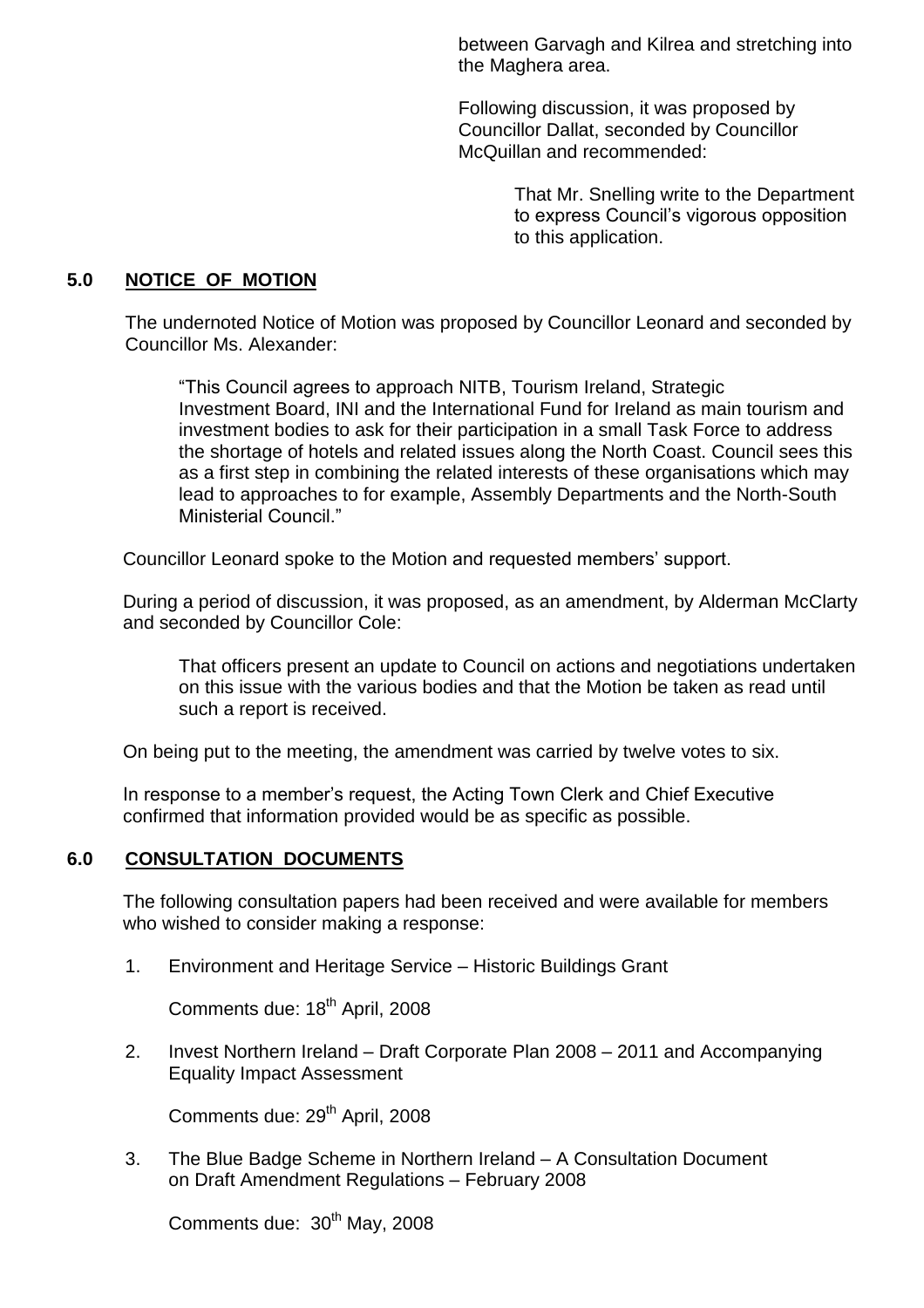The Head of Administrative Services noted Councillor Ms. Alexander's request for a copy of the EHS paper on Historic Buildings Grant.

Further copies of papers could be obtained by contacting the Administrative Officer.

#### **7.0 LETTER - BUDDY BEAR TRUST**

Read letter from Buddy Bear Trust (previously supplied) requesting that Council write a letter of support, on their behalf, to the Office of the First and Deputy First Minister.

It was proposed by Alderman McClarty, seconded by Councillor Fitzpatrick and recommended:

That Council write a letter of support to the Office of the First and Deputy First Minister.

It was further recommended:

That Buddy Bear Trust be invited to address a future meeting of Council.

#### **8.0 DOCUMENTS TABLED**

- (i) Ballysally Youth & Community Centre Newsletter January March **Edition**
- (ii) University of Ulster  $-$  U2B University to Business  $-$  Winter 07/08
- (iii) Northern Ireland Policing Board Northern Ireland Policing Plan 2008 2011
- (iv) Invest Northern Ireland Performance Information Report  $2002/03$  2006/07

### **9.0 CONFEDERATION OF EUROPEAN COUNCILLORS - SEMINAR - DEVELOPMENTS IN THE PLANNING SYSTEMS, NORTH AND SOUTH**

Members noted that this one day information and training seminar would take place in the Killyhevlin Hotel, Enniskillen on 24<sup>th</sup> April, 2008.

Any members interested in attending were asked to contact the Administrative Officer.

#### **10.0 POST OFFICE - LETTER DATED 13TH MARCH, 2008**

Read letter from Post Office advising that services at Portrush branch office at 23 Eglinton Street, Portrush would cease from 12.00 noon on 2<sup>nd</sup> April, 2008 and that the office would be relocated to Unit 2, Peninsula Development, Causeway Street, Portrush shortly thereafter.

Members expressed concern at the break in continuity of service and asked that Post Office be encouraged to undertake a publicity campaign to keep customers informed of developments. The Head of Administrative Services agreed to contact Post Office.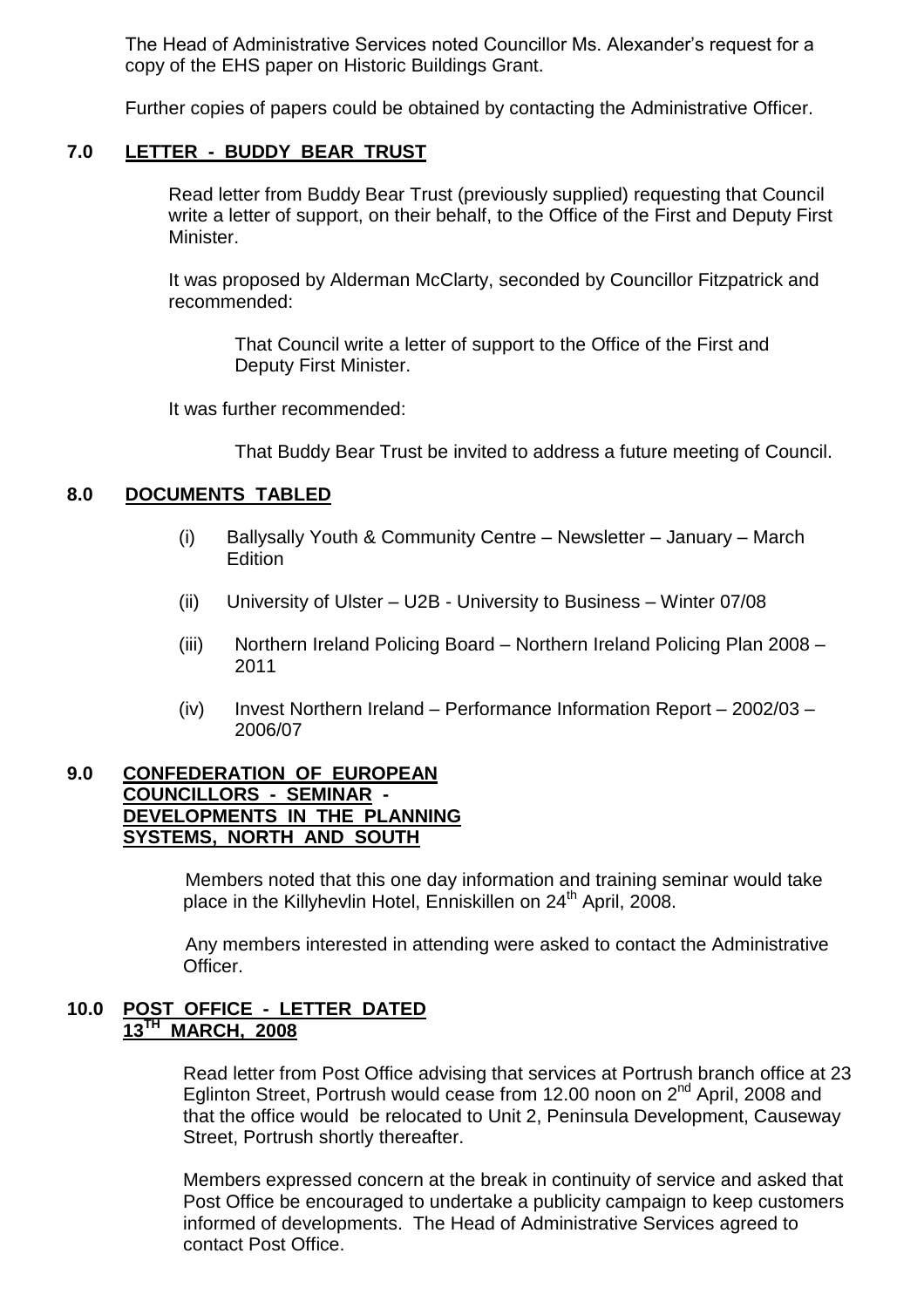#### **11.0 TRANSLINK - LETTER DATED MARCH 2008**

Read letter from Translink asking members to complete a questionnaire on facilities and features for new trains.

It was noted that members had received this questionnaire directly from Translink.

#### **12.0 MID-ULSTER EX-FIRE FIGHTERS ASSOCIATION - CAMPAIGN MEDAL FOR NORTHERN IRELAND FIRE FIGHTERS**

Read letter requesting Council's support for the striking of a campaign medal to commemorate the fire fighters of the Province for their service during the 'troubles'.

Recommended:

That Council write a letter of support to the Secretary of State for Northern Ireland.

#### **13.0 NIPSA - LETTER DATED 31ST JANUARY, 2008**

Read letter from NIPSA requesting an opportunity for a representative to address Council on the classroom assistants' dispute.

A period of discussion ensued during which a proposal made by Councillor Deans and seconded by Alderman McClure was subsequently withdrawn.

It was then proposed by Alderman McClarty, seconded by Councillor Leonard and recommended, with eight votes for and two against:

That the Head of Administrative Services respond to NIPSA advising that representatives of all unions involved in this issue would be invited to address Council.

# **14.0 INVEST NI DRAFT CORPORATE PLAN - CONSULTATION**

Read letter from Invest NI inviting members to attend a public consultation session on the Draft Corporate Plan 2008-2011, to be held on  $4<sup>th</sup>$  April, 2008 in Invest NI HQ, Bedford Square, Bedford Street, Belfast from 8.00 am - 9.30 am.

Any members interested in attending were asked to contact the Administrative Officer.

# **15.0 REGIONAL LANDFILL SITE - PRESENTATION BY MR. MULLAN**

Members noted that a Special Meeting would be held on Thursday 3<sup>rd</sup> April, 2008 to receive a presentation by Mr. Mullan on the regional landfill site.